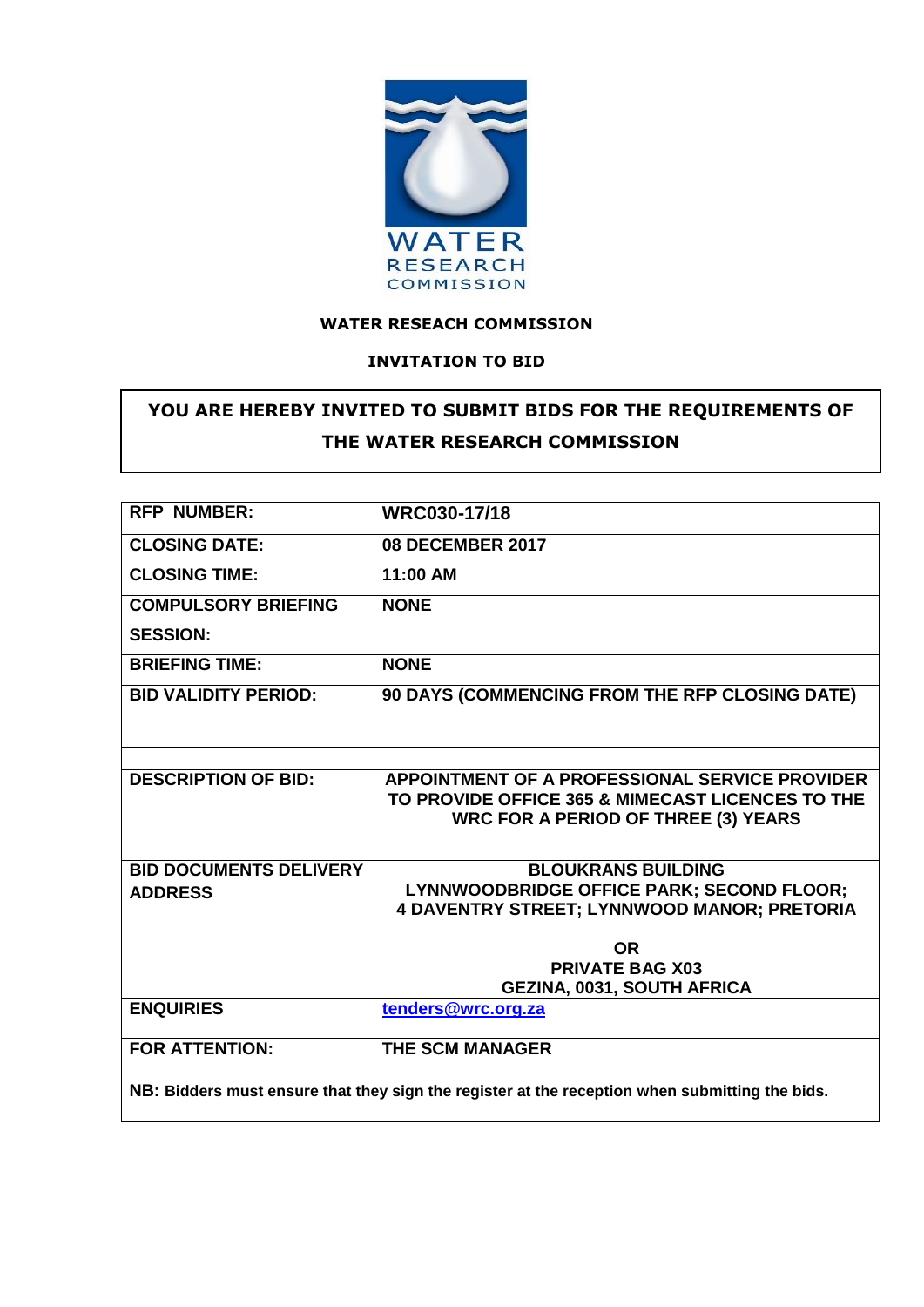#### **THE FOLLOWING PARTICULARS MUST BE FURNISHED (FAILURE TO DO SO SHALL RESULT IN YOUR BID BEING DISQUALIFIED)**

### **BIDDING STRUCTURE**

| Indicate the type of Bidding structure by marking with an 'X': |  |
|----------------------------------------------------------------|--|
| Individual bidder                                              |  |
| Joint venture                                                  |  |
| Consortium                                                     |  |
| Subcontractors                                                 |  |
| Other                                                          |  |

| If individual bidder, indicate the following: |  |
|-----------------------------------------------|--|
| Name of bidder                                |  |
| Registration number                           |  |
| VAT registration number                       |  |
| Contact person                                |  |
| Telephone number                              |  |
| Fax number                                    |  |
| E-mail address                                |  |
| Postal address                                |  |
| Physical address                              |  |

| If Joint Venture or Consortium, indicate the |  |
|----------------------------------------------|--|
| following:                                   |  |
| Name of prime contractor                     |  |
| Registration number                          |  |
| VAT registration number                      |  |
| Contact person                               |  |
| Telephone number                             |  |
| Fax number                                   |  |
| E-mail address                               |  |
| Postal address                               |  |
| Physical address                             |  |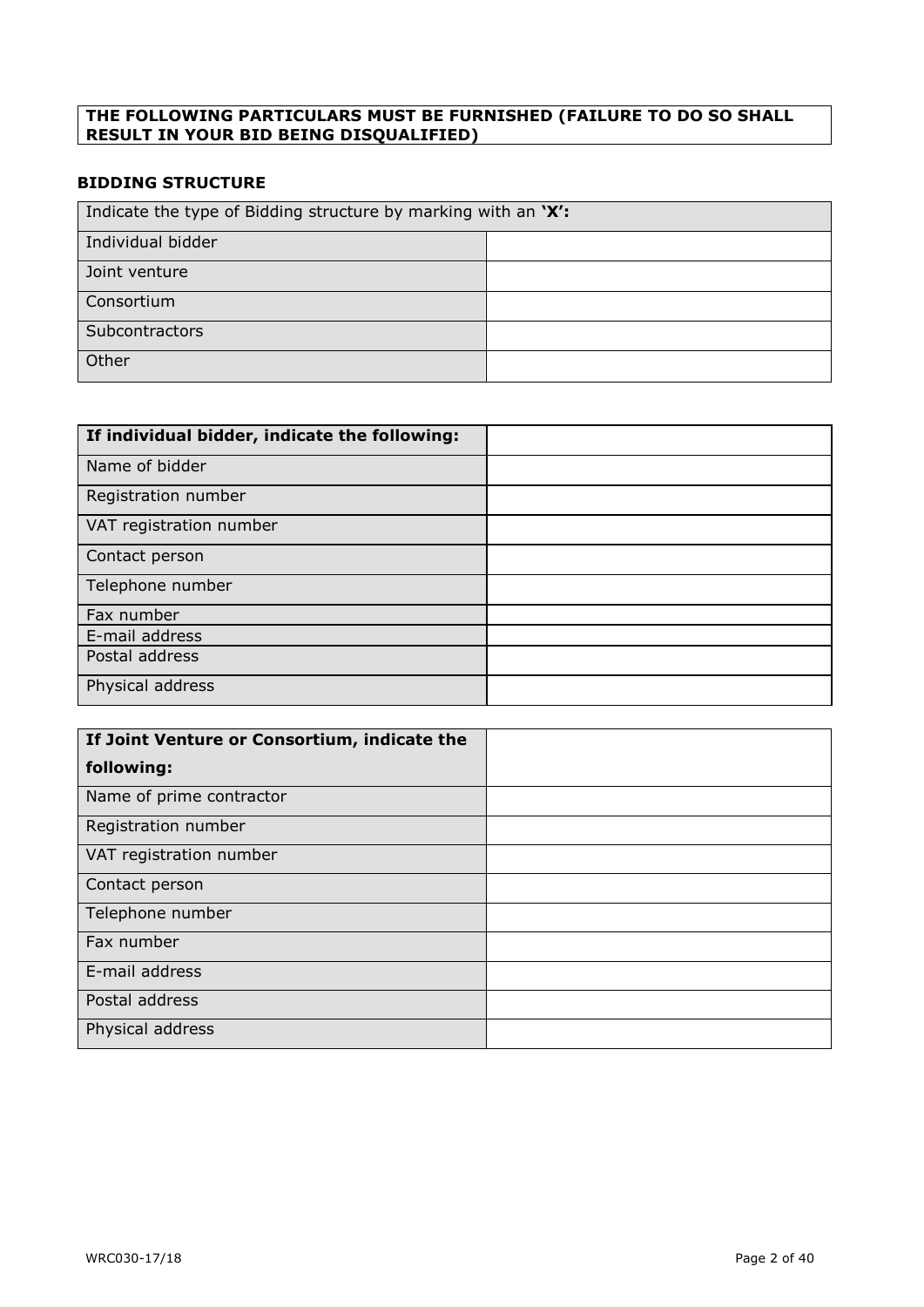| If using sub-contractors: |  |
|---------------------------|--|
| Name of prime contractor  |  |
| Registration number       |  |
| VAT registration number   |  |
| Contact person            |  |
| Telephone number          |  |
| Fax number                |  |
| E-mail address            |  |
| Postal address            |  |
| Physical address          |  |
|                           |  |

| If Joint Venture or Consortium, indicate the  |  |
|-----------------------------------------------|--|
| following: (to be completed for each partner) |  |
|                                               |  |
| Name of partners                              |  |
|                                               |  |
| Registration number                           |  |
| VAT registration number                       |  |
| Contact person                                |  |
| Telephone number                              |  |
| Fax number                                    |  |
| E-mail address                                |  |
| Postal address                                |  |
| Physical address                              |  |

| If using subcontractors:                  |  |
|-------------------------------------------|--|
| (to be completed for each sub-contractor) |  |
| Name of subcontractors:                   |  |
| Registration number                       |  |
| VAT registration number                   |  |
| Contact person                            |  |
| Telephone number                          |  |
| Fax number                                |  |
| E-mail address                            |  |
| Postal address                            |  |
| Physical address                          |  |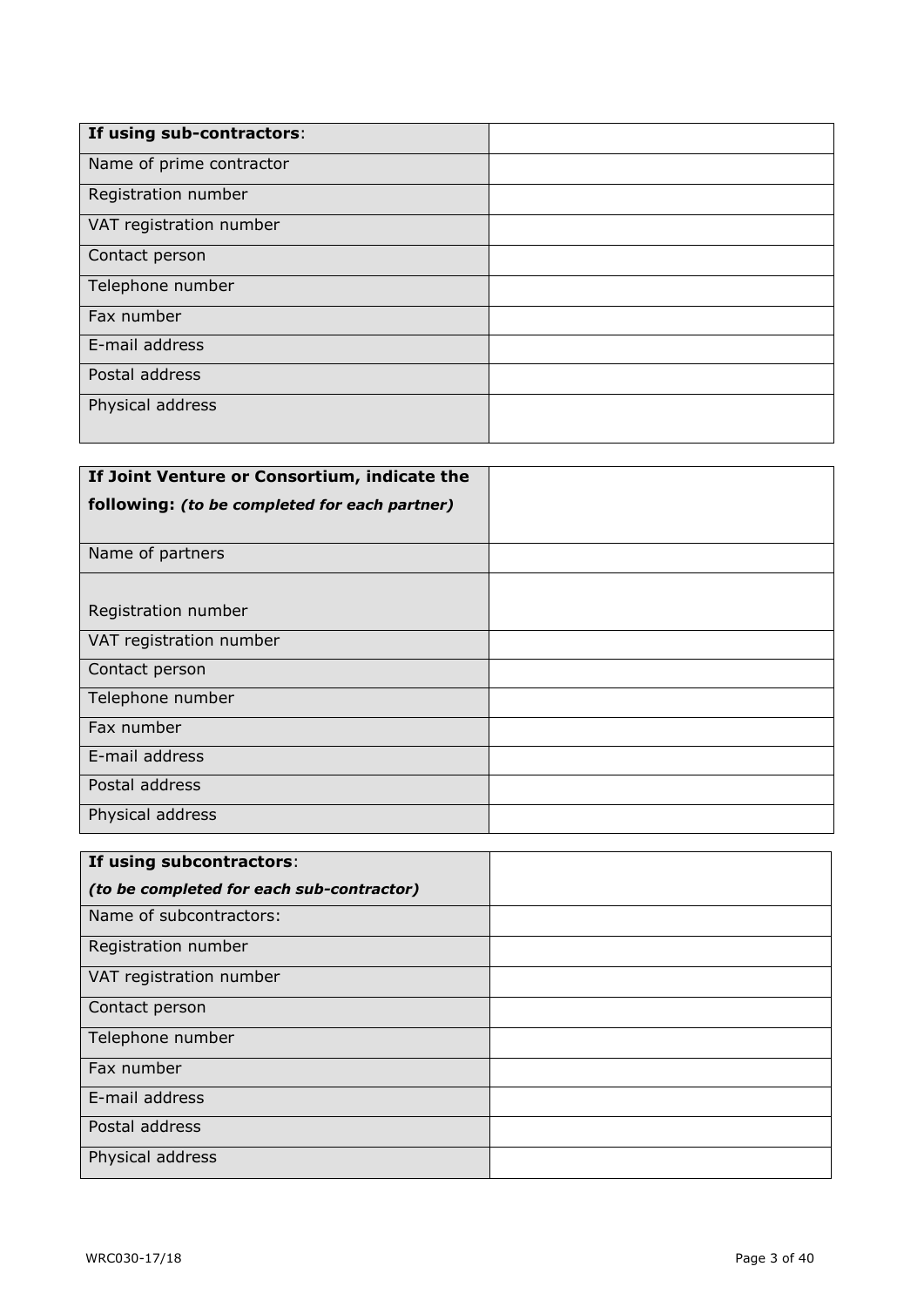#### **Checklist of compulsory documents to be submitted:**

#### *Please tick in the relevant block below*

| <b>YES</b> | <b>NO</b> |                                                                                                                                                   |
|------------|-----------|---------------------------------------------------------------------------------------------------------------------------------------------------|
|            |           | One original tender document (clearly marked as original, etc.)                                                                                   |
|            |           | Valid Current Tax Clearance certificate.                                                                                                          |
|            |           | Audited Past three years Annual financial statements with signed audit report in<br>case of a company.                                            |
|            |           | Past three years Annual financial statements prepared by an independent<br>accountant in case of a CC.                                            |
|            |           | Certified copies (Copy with original stamp) of your CIPC company registration<br>documents listing all members with percentages, in case of a CC. |
|            |           | Certified copies (Copy with original stamp) of all latest share certificates, in<br>case of a company.                                            |
|            |           | Shareholding breakdown per race, gender and percentage shareholding with<br>shareholders of the bidding company who are not individuals.          |
|            |           | List of references of past and present clients (Company name, department,<br>branch, contact person with office telephone number).                |
|            |           | Please ensure that the following documents are completed and signed where applicable:                                                             |
| <b>YES</b> | <b>NO</b> |                                                                                                                                                   |
|            |           | Completed Bid Conditions - Section 11 of this bid document                                                                                        |
|            |           | Completed Specifications $-$ Annex A of this bid document                                                                                         |
|            |           |                                                                                                                                                   |

| Completed Price Schedule (with detailed breakdown) - Annex B of this bid |  |
|--------------------------------------------------------------------------|--|
| document                                                                 |  |

Declaration of Interest – **Annex D** of this bid document

National Industrial Participation - **Annex E** of this bid document.

Completed Economic Empowerment – **Annex F** of this bid document Completed Due Diligence

Declaration of Bidder's Past Supply Chain Practices – **Annex G** of this bid document

### **NB: Should all of these documents not be included, the bidder may be disqualified on the basis of non-compliance.**

**The same documents must be submitted for all other companies that are involved in the tender in case of a consortium.**

 $\mathbf{1}$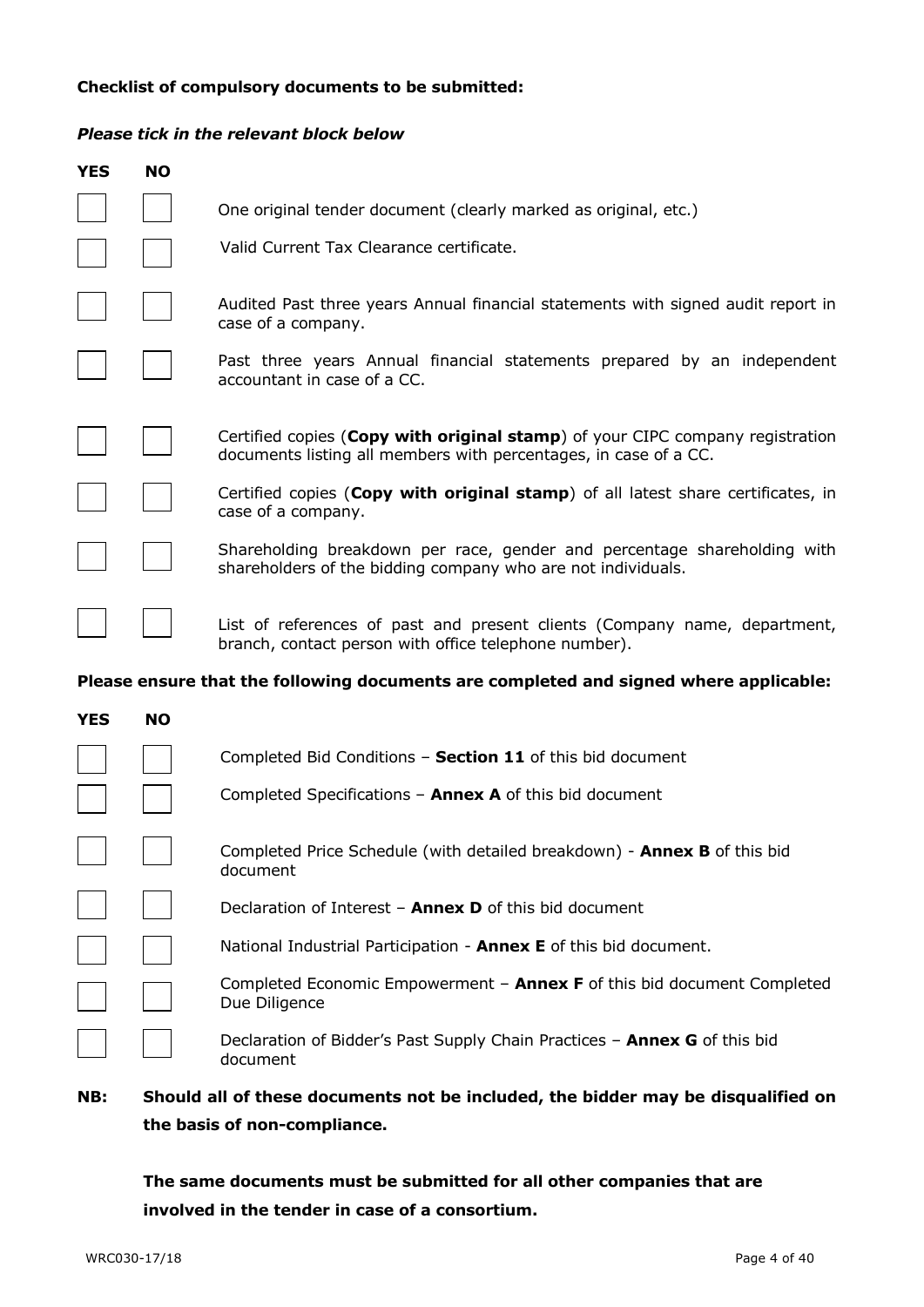| I CERTIFY THAT THE INFORMATION FURNISHED ON THIS FORM IS TRUE AND CORRECT.<br>I FURTHER ACCEPT THAT, IN ADDITION TO CANCELLATION OF A CONTRACT, ACTION<br>MAY BE TAKEN AGAINST ME SHOULD THIS DECLARATION PROVE TO BE FALSE. |
|------------------------------------------------------------------------------------------------------------------------------------------------------------------------------------------------------------------------------|
| <b>SIGNATURE OF BIDDER (duly authorised)</b>                                                                                                                                                                                 |
|                                                                                                                                                                                                                              |
| <b>DATE</b>                                                                                                                                                                                                                  |
|                                                                                                                                                                                                                              |
| <b>CAPACITY UNDER WHICH THIS BID IS SIGNED</b>                                                                                                                                                                               |
|                                                                                                                                                                                                                              |

ALL BIDS MUST BE SUBMITTED ON THE OFFICIAL FORMS.

THIS BID IS SUBJECT TO THE GENERAL CONDITIONS OF THE BID, THE GENERAL CONDITIONS OF CONTRACT (GCC) AND, IF APPLICABLE, ANY OTHER SPECIAL CONDITIONS OF CONTRACT.

Bidders should ensure that bids are delivered timeously to the correct address. If the bid is late, it will not be accepted for consideration.

The bid box is generally open 8 hours a day, 5 days a week.

ALL BIDS MUST BE SUBMITTED ON THE OFFICIAL FORMS – (NOT TO BE RE-TYPED)

THIS BID IS SUBJECT TO THE PREFERENTIAL PROCUREMENT POLICY FRAMEWORK ACT AND THE PREFERENTIAL PROCUREMENT REGULATIONS, 2011, THE GENERAL CONDITIONS OF CONTRACT (GCC) AND, IF APPLICABLE, ANY OTHER SPECIAL CONDITIONS OF CONTRACT

### THE FOLLOWING PARTICULARS MUST BE FURNISHED (FAILURE TO DO SO MAY RESULT IN YOUR BID BEING DISQUALIFIED)

| NAME OF BIDDER                                                                       |        |
|--------------------------------------------------------------------------------------|--------|
| POSTAL ADDRESS                                                                       |        |
| STREET ADDRESS                                                                       |        |
| <b>TELEPHONE NUMBER</b>                                                              |        |
| <b>CELLPHONE NUMBER</b>                                                              |        |
| <b>FACSIMILE NUMBER</b>                                                              |        |
| E-MAIL ADDRESS                                                                       |        |
| <b>VAT REGISTRATION NUMBER</b>                                                       |        |
| HAS AN ORIGINAL AND VALID TAX CLEARANCE CERTIFICATE BEEN SUBMITTED? (SBD 2)<br>or NO | YES.   |
| HAS A B-BBEE STATUS LEVEL VERIFICATION CERTIFICATE BEEN SUBMITTED? (SBD 6.1)<br>NO   | YES or |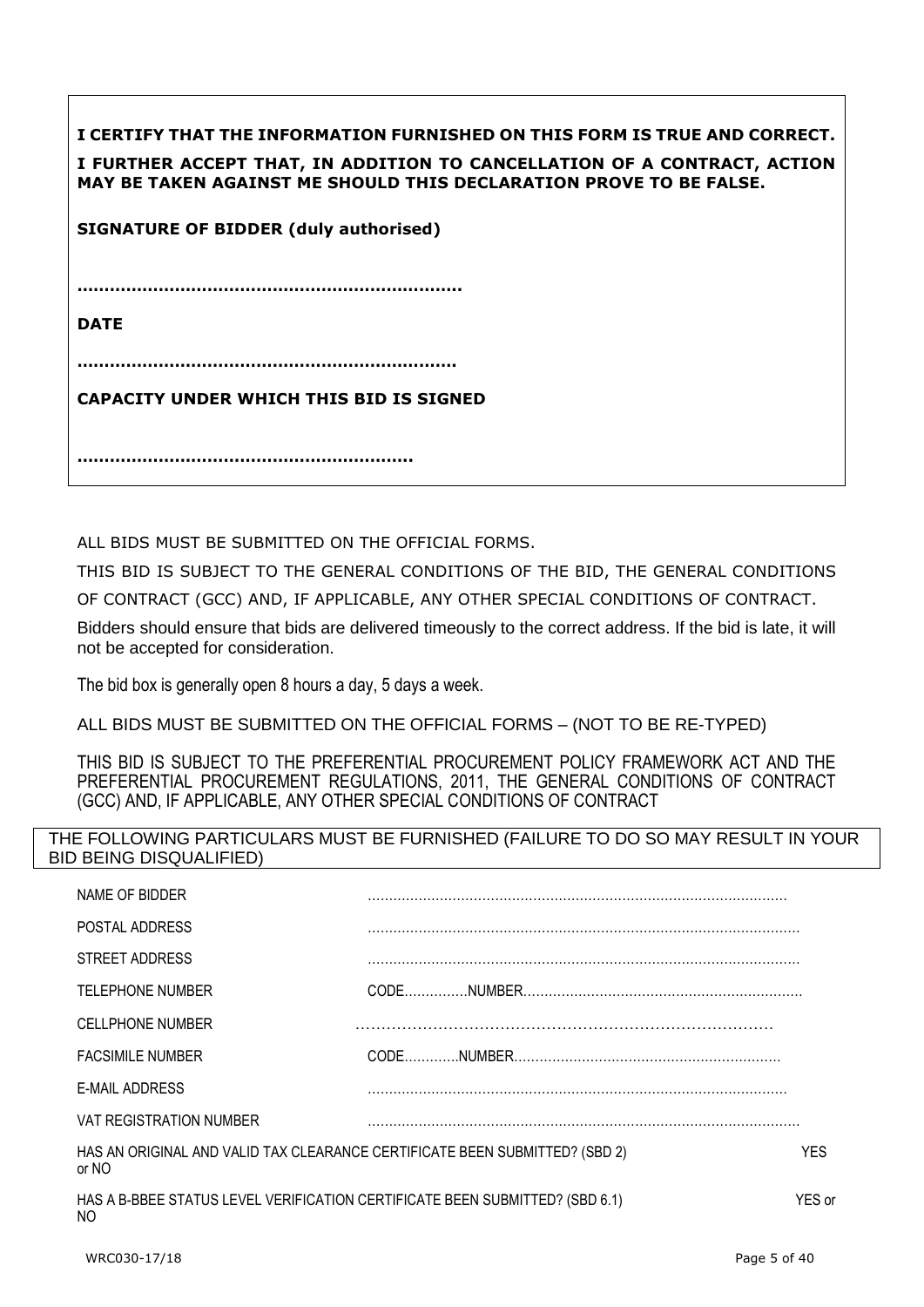| A REGISTERED AUDITOR                                                                                                       | A VERIFICATION AGENCY ACCREDITED BY THE SOUTH AFRICAN ACCREDITATION SYSTEM (SANAS); OR |  |
|----------------------------------------------------------------------------------------------------------------------------|----------------------------------------------------------------------------------------|--|
| <b>[TICK APPLICABLE BOX]</b>                                                                                               |                                                                                        |  |
| (A B-BBEE STATUS LEVEL VERIFICATION CERTIFICATE MUST BE SUBMITTED IN ORDER TO QUALIFY<br>FOR PREFERENCE POINTS FOR B-BBEE) |                                                                                        |  |
| ARE YOU THE ACCREDITED REPRESENTATIVE IN SOUTH AFRICA FOR THE GOODS / SERVICES / WORKS OFFERED?                            |                                                                                        |  |
| SIGNATURE OF BIDDER                                                                                                        | YES or NO [IF YES ENCLOSE PROOF]                                                       |  |
| DATE                                                                                                                       |                                                                                        |  |
| CAPACITY UNDER WHICH THIS BID IS SINED                                                                                     |                                                                                        |  |
|                                                                                                                            |                                                                                        |  |

### **ANY ENQUIRIES REGARDING THE BIDDING PROCEDURE MAY BE DIRECTED TO:**

| Department:            | Supply Chain Management |
|------------------------|-------------------------|
| <b>Contact Person:</b> | The SCM Manager         |
| Tel:                   | 012 761 9300            |
| E-mail address:        | tenders@wrc.org.za      |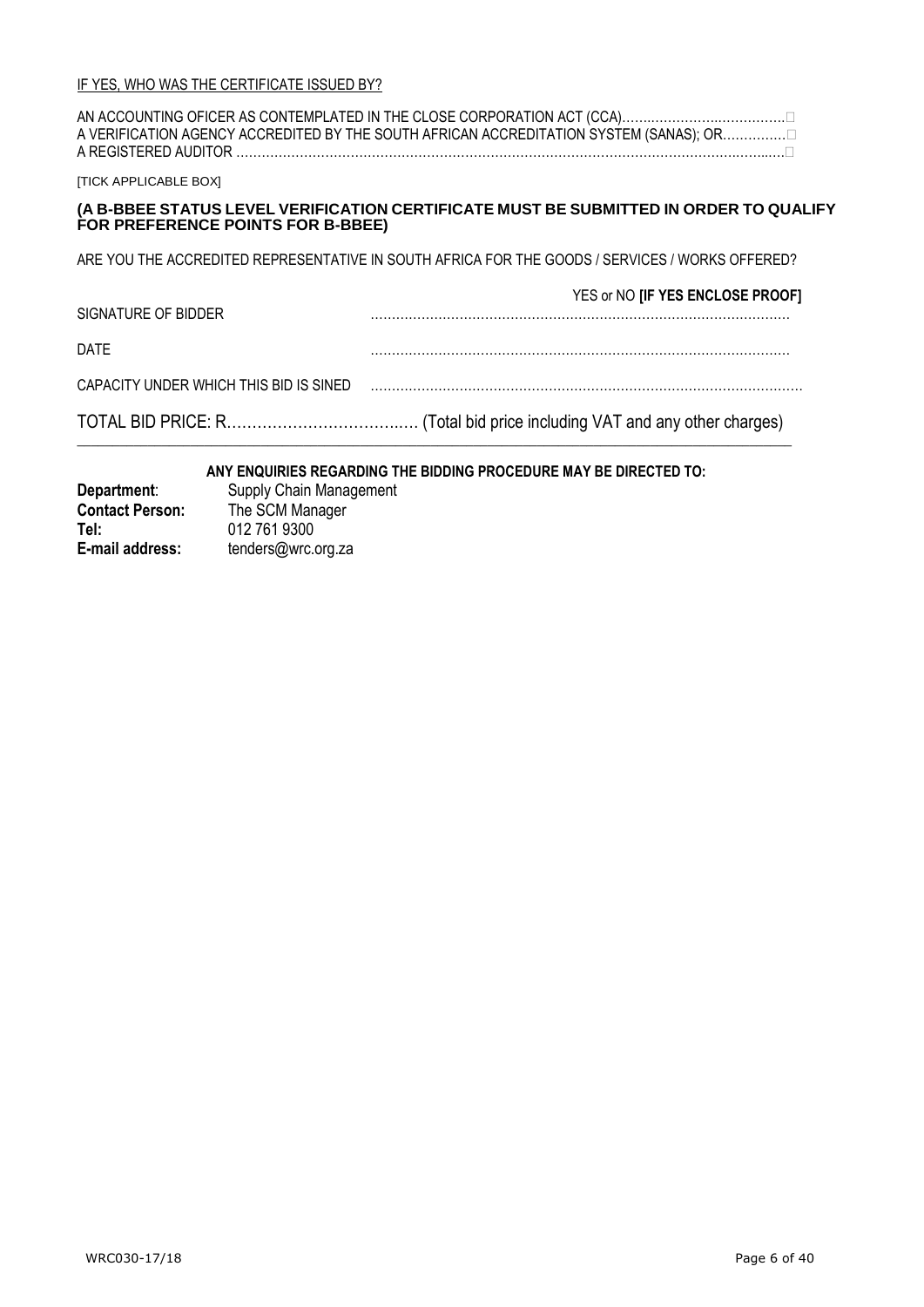# **CONDITIONS AND UNDERTAKINGS BY BIDDER**

- 1.1 **The Bid forms should not be retyped or redrafted but photocopies may be prepared and used.** However, only documents with the original signature in black ink shall be accepted. Additional offers against any item should be made on a photocopy of the page in question.
- 1.1.1 Black ink should be used when completing Bid documents.
- 1.1.2 Bidders should check the numbers of the pages to satisfy themselves that none is missing or duplicated. WRC will accept NO liability in regard to anything arising from the fact that pages are missing or duplicated.
- 1.2 I/We hereby Bid to supply all or any of the supplies and/or to procure all or any of the services described in the attached documents to WRC on the terms and conditions and in accordance with the specifications stipulated in the Bid documents (and which shall be taken as part of, and incorporated into, this Bid) at the prices inserted therein.
- 1.3 I/We agree that -
- 1.3.1 The offer herein shall remain binding upon me/us and open for acceptance by WRC during the validity period indicated and calculated from the closing hour and date of the Bid;
- 1.3.2 the laws of the Republic of South Africa shall govern the contract created by the acceptance of my/our Bid and that I/we choose domicilium citandi et executandi in the Republic as indicated below; and

#### **1.4 NB: BIDDERS TERMS AND CONDITIONS ARE NOT ACCEPTABLE.**

- 1.5 I/We furthermore confirm that I/we have satisfied myself/ourselves as to the correctness and validity of my/our Bid that the price(s) and rate(s) quoted cover all the work/item(s) specified in the Bid documents and that the price(s) and rate(s) cover all my/our obligations under a resulting contract and that I/we accept that any mistakes regarding price(s) and calculations will be at my/our risk.
- 1.6 I/We hereby accept full responsibility for the proper execution and fulfilment of all obligations and conditions devolving on me/us under this Bid as the Principal(s) liable for the due fulfilment of this contract.

| Signature(s) of Bidder or assignee(s)                                                              | Date |
|----------------------------------------------------------------------------------------------------|------|
| Name of signing person (in block letters)                                                          |      |
| Capacity                                                                                           |      |
| Are you duly authorized to sign this bid?                                                          |      |
| Name of Bidder [company name] (in block<br>letters)                                                |      |
| Postal address (in block letters)                                                                  |      |
| Domicilium citandi et executandi in the RSA (full street address of this place) (in block letters) |      |
|                                                                                                    |      |
|                                                                                                    |      |
|                                                                                                    |      |
|                                                                                                    |      |
|                                                                                                    |      |
| Cell Number:                                                                                       |      |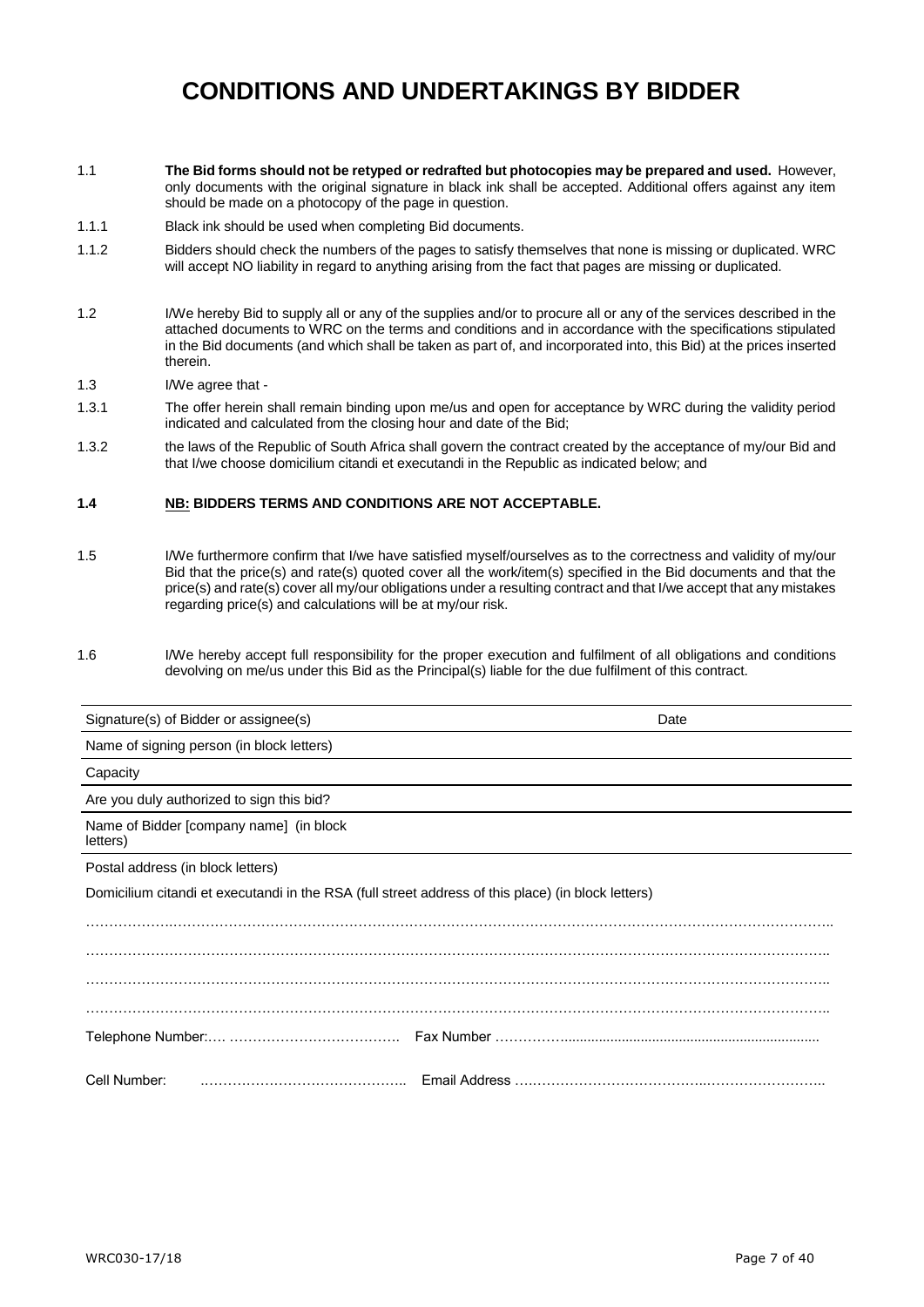# **INSTRUCTIONS TO BIDDER**

#### **1 Confidential information disclosure notice**

- 1.1 This document may contain confidential information that is the property of Water Research Commission (WRC).
- 1.2 No part of the contents may be used, copied, disclosed or conveyed in whole or in part to any party in any manner whatsoever other than for preparing a proposal in response to this Bid, without prior written permission from WRC.
- 1.3 All copyright and Intellectual Property herein vests with WRC.

#### **2 Introduction**

#### 2.1 **Purpose**

2.1.1 The purpose of this Request for Bid (RFP) is an invitation to potential suppliers (hereinafter referred to as "Bidders") to submit Bids for the items/products/solutions as detailed under Annex A: Technical/solution specification.

#### 2.2 **Objectives**

- 2.2.1 The following objectives must be achieved with the implementation of the above required solution:
- 2.2.1.1 Based on the Bids submitted and the outcome of the evaluation process according to the set evaluation criteria, WRC intends to select a preferred bidder/s with the view of concluding a service level agreement (SLA) where applicable with such successful bidder. The Bid shall be evaluated in terms of the PPPFA (80/20).

#### 2.3 **Queries**

2.3.1 Should it be necessary for a bidder to obtain clarity on any matter arising from or referred to in this RFP document, please refer queries, in writing, to the contact person(s) listed below. Under no circumstances may any other employee within WRC be approached for any information. Any such action may result to disqualification of a response submitted in response to the RFP. WRC reserves the right to place responses to such queries on the website.

| <b>Name</b> | <b>Type of Query</b> | <b>Email address</b> |
|-------------|----------------------|----------------------|
| SCM Manager | <b>Bid Queries</b>   | tenders@wrc.org.za   |

Enquiries should reference specific paragraph numbers, where appropriate.

All questions/enquiries must be forwarded in writing not later than **4 December 2017 at 11h00**. Questions/enquiries received after **11h00** on **4 December 2017** will not be considered.

*Bidders are not allowed to contact any other* **WRC** *staff in the context of this tender other that the indicated official under 2.3.1.*

#### 2.4 **Bid Documents**

- 2.4.1 Bids must be **hand delivered or (if couriered) reach** to **WRC** by no later than **11h00 on 08 December 2017**.
- 2.4.2 Bid documents must contain **one original document**, **initialled on each page**, and **signed where required**. (Two separate envelopes: one for financials (Pricing) and the other for Technical document).

#### **3 General rules and instructions**

#### 3.1 **Confidentiality**

3.1.1 The information contained in this document is of a confidential nature, and must only be used for purposes of responding to this RFP. This confidentiality clause extends to Bidder partners and/or implementation agents, whom the Bidder may decide to involve in preparing a response to this RFP.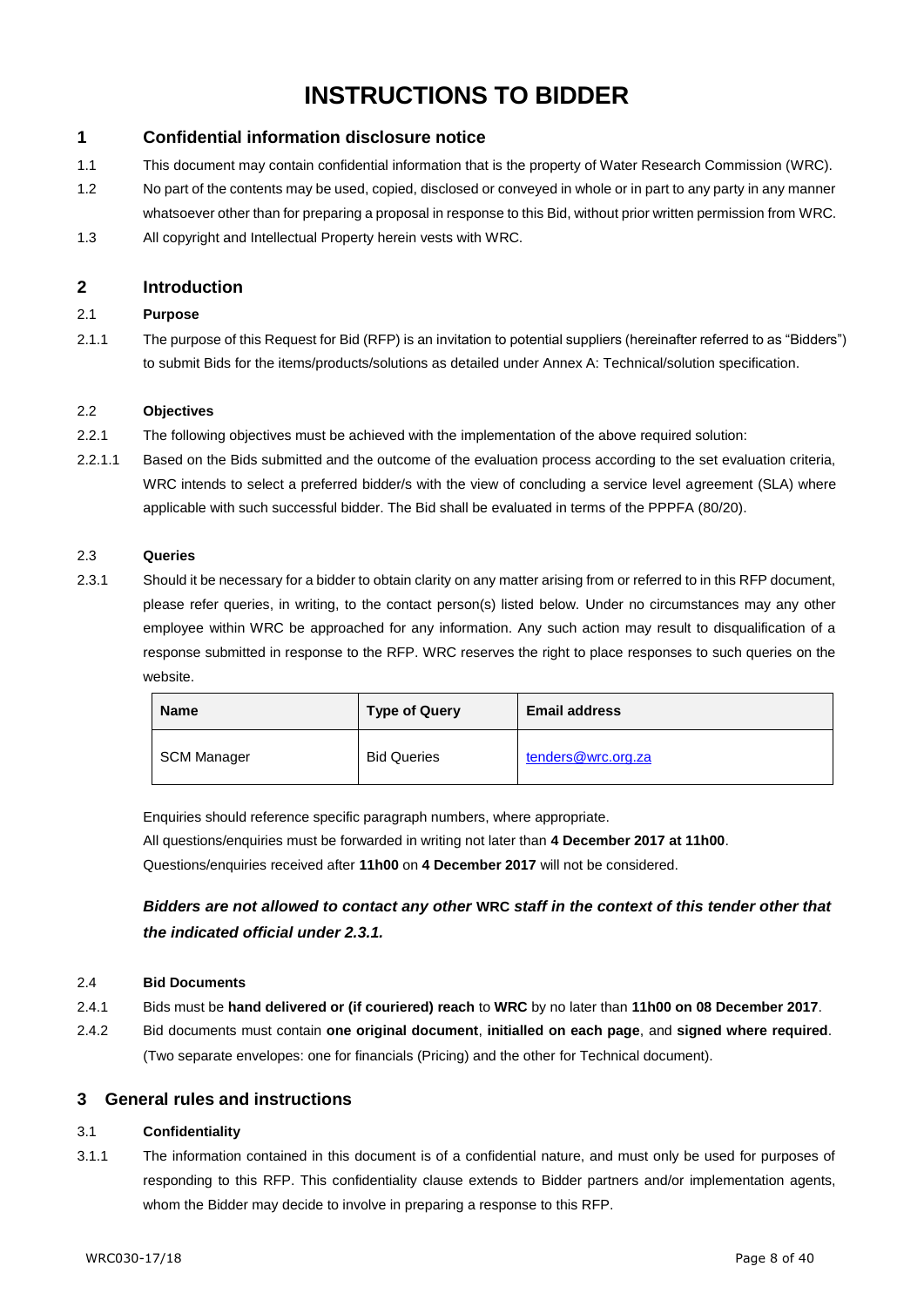- 3.1.2 For purposes of this process, the term "Confidential Information" shall include all technical and business information, including, without limiting the generality of the foregoing, all secret knowledge and information (including any and all financial, commercial, market, technical, functional and scientific information, and information relating to a party's strategic objectives and planning and its past, present and future research and development), technical, functional and scientific requirements and specifications, data concerning business relationships, demonstrations, processes, machinery, know-how, architectural information, information contained in a party's software and associated material and documentation, plans, designs and drawings and all material of whatever description, whether subject to or protected by copyright, patent or trademark, registered or unregistered, or otherwise disclosed or communicated before or after the date of this process.
- 3.1.3 The receiving party shall not, during the period of validity of this process, or at any time thereafter, use or disclose, directly or indirectly, the confidential information of WRC (even if received before the date of this process) to any person whether in the employment of the receiving party or not, who does not take part in the performance of this process.
- 3.1.4 The receiving party shall take all such steps as may be reasonably necessary to prevent WRC's confidential information coming into the possession of unauthorised third parties. In protecting the receiving party's confidential information, WRC shall use the same degree of care, which does not amount to less than a reasonable degree of care, to prevent the unauthorised use or disclosure of the confidential information as the receiving party uses to protect its own confidential information.
- 3.1.5 Any documentation, software or records relating to confidential information of WRC, which comes into the possession of the receiving party during the period of validity of this process or at any time thereafter or which has so come into its possession before the period of validity of this process:
- 3.1.5.1 Shall be deemed to form part of the confidential information of WRC;
- 3.1.5.2 Shall be deemed to be the property of WRC;
- 3.1.5.3 shall not be copied, reproduced, published or circulated by the receiving party unless and to the extent that such copying is necessary for the performance of this process and all other processes as contemplated in; and
- 3.1.5.4 Shall be surrendered to WRC on demand, and in any event on the termination of the investigations and negotiations, and the receiving party shall not retain any extracts.

#### 3.2 **News and press releases**

3.2.1 Bidders or their agents shall not make any news releases concerning this RFP or the awarding of the same or any resulting agreement(s) without the consent of, and then only in co-ordination with WRC.

#### **3.3 Precedence of documents**

- 3.3.1 This RFP consists of a number of sections (see list). Where there is a contradiction in terms between the clauses, phrases, words, stipulations or terms and herein referred to generally as stipulations in this RFP and the stipulations in any other document attached hereto, or the RFP submitted hereto, the relevant stipulations in this RFP shall take precedence.
- 3.3.2 Where this RFP is silent on any matter, the relevant stipulations addressing such matter and which appears in the PPPFA shall take precedence. Bidders shall refrain from incorporating any additional stipulations in its proposal submitted in terms hereof other than in the form of a clearly marked recommendation that WRC may in its sole discretion elect to import or to ignore. Any such inclusion shall not be used for any purpose of interpretation unless it has been so imported or acknowledged by WRC.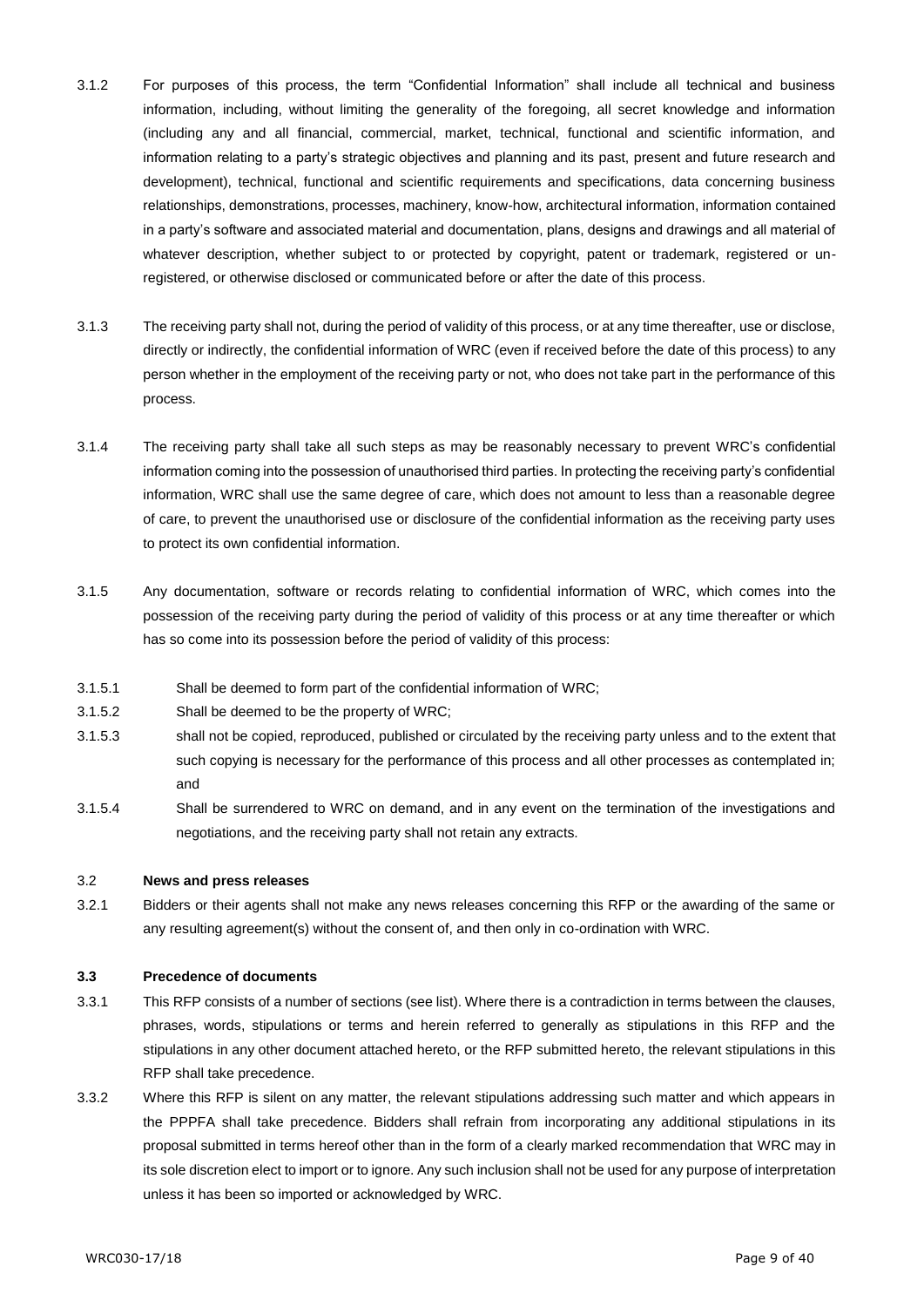3.3.3 It is acknowledged that all stipulations in the PPPFA are not equally applicable to all matters addressed in this RFP. It however remains the exclusive domain and election of WRC as to which of these stipulations are applicable and to what extent. Bidders are hereby acknowledging that the decision of the WRC in this regard is final and binding. The onus to enquire and obtain clarity in this regard rests with the vendor(s). The vendor(s) shall take care to restrict its enquiries in this regard to the most reasonable interpretations required to ensure the necessary consensus.

#### **3.4 Preferential Procurement Reform**

- 3.4.1 WRC supports Black Economic Empowerment as an essential ingredient of its business. In accordance with government policy, WRC insists that the private sector demonstrates its commitment and track record to Black Economic Empowerment in the areas of ownership (shareholding), skills transfer, employment equity and procurement practices (SMME Development) etc.
- 3.4.2 WRC shall apply the principles of the Preferential Procurement Policy Framework Act, (Act No. 5 of 2000) with its Preferential Procurement Regulation 2011 to this proposal.
- 3.4.3 Bidders shall complete the preference certificate attached to this proposal. In the case of a consortium and subcontractors, the preference certificate must be completed for each legal entity (Annex C).

#### 3.5 **Security clearances**

3.5.1 Employees and subcontractors of the Bidders **may** be required to be in possession of valid security clearances to the level determined by NIA or/or WRC commensurate with the nature of the project activities they are involved in. The cost of obtaining suitable clearances is for the account of the bidders. The Bidders shall supply and maintain a list of personnel involved on the project indicating their clearance status.

#### 3.6 **Occupational Injuries and Diseases Act 13 of 1993**

3.6.1 The Bidder warrants that all its employees (including the employees of any sub-contractor that may be appointed) are covered in terms of the Compensation for Occupational Injuries and Diseases Act 13 of 1993 ("COIDA") and that the cover shall remain in force for the duration of the adjudication of this bid and/ or subsequent agreement. WRC reserves the right to request the Bidder to submit documentary proof of the Bidder's registration and "good standing" with the Compensation Fund, or similar proof acceptable to WRC.

#### **3.7 Instructions for submitting a proposal**

- 3.7.1 One (1) original hard copy of the Bid shall be submitted on the date of closure of the Bid.
- 3.7.1.1 The original copy must be signed in black ink by an authorised employee, agent or representative of the bidder and each and every page of the proposal shall contain the initials of same signatories.
- 3.7.2 Bidders shall submit proposal responses in accordance with the prescribed manner of submissions as specified above.
- 3.7.3 Bid must be submitted in a prescribed response format herewith reflected as **Response Format**, and be sealed in an envelope. The envelope must be marked clearly (on the outside) with the Bid Number and be addressed to **The SCM Manager.**
- 3.7.4 Bid must be submitted on or before **08 December not later than 11h00.** The bids must be dropped in the tender box at the **Bloukrans building Lynnwood bridge Office Park; Second floor;**

#### **4 Daventry street; Lynnwood manor; Pretoria**

WRC receives a lot of correspondence on a daily basis. Bidders are therefore urged to ensure that they clearly mark their bids with the Bid Number; register their bids and sign the register that will be provided at the reception. Failure to sign the register will lead to the bid being disqualified. Failure to submitted sealed bids could result to disqualification of bids. The onus is on the bidder to ensure that their bids get registered in the bids received register. Bidders must advise their courier companies of this instruction.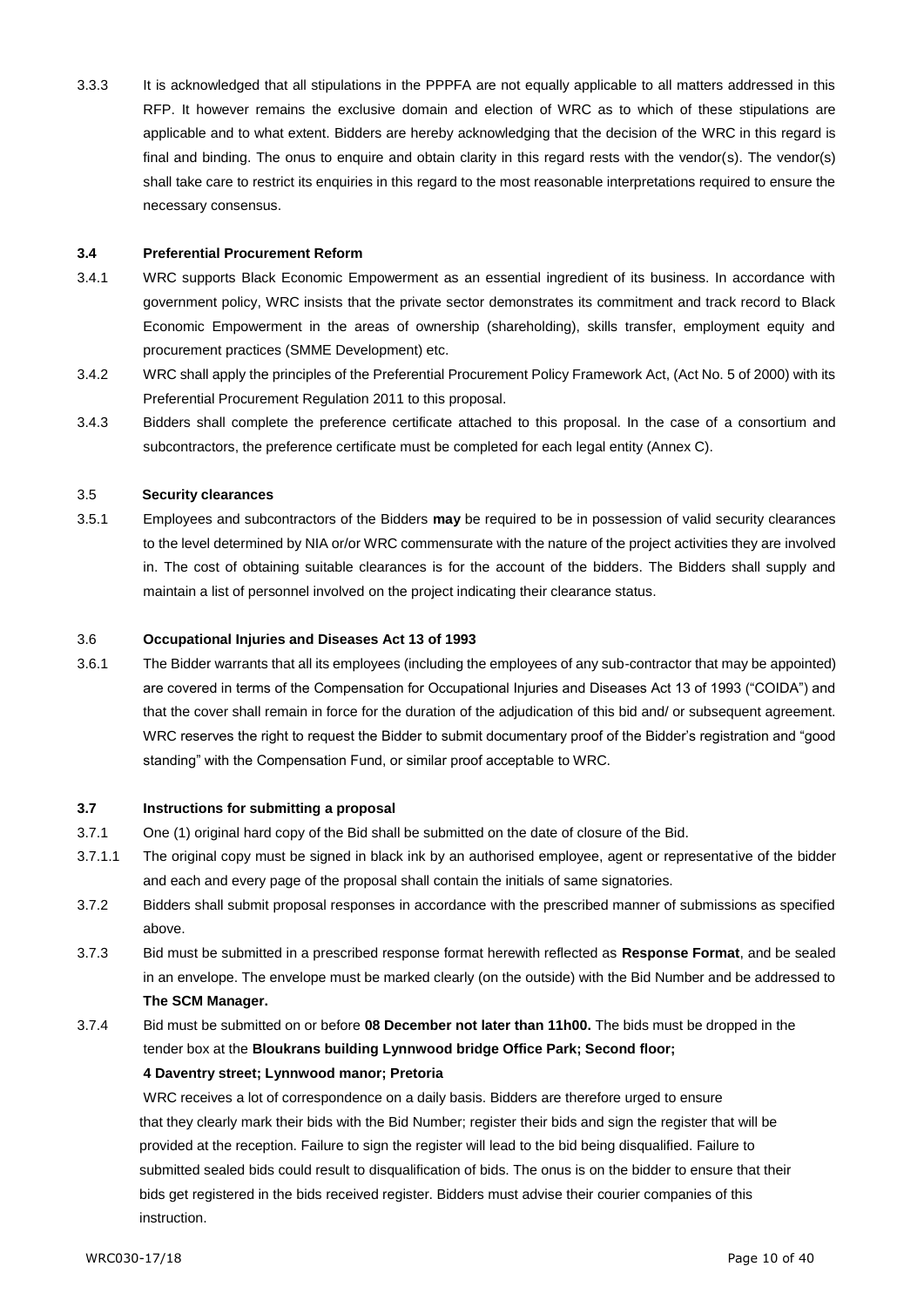- 3.7.5 All Bids in this regard shall only be accepted if they have been registered on the bids received register before or on the closing date and stipulated time.
- 3.7.6 Bids received after the time stipulated shall not be considered.
- 3.7.7 Bid responses sent by courier must reach this office at least **36 hours** before the closing date to be registered on the bids received register. Failure to comply with this requirement shall result in your proposal being treated as a "late proposal" and shall not be entertained. Such proposal shall be returned to the respective Bidders.

3.7.8 **No proposal shall be accepted by WRC if submitted in any manner other than as prescribed above.**

#### **4 Reasons for disqualification**

- 4.1 WRC reserves the right to disqualify any bidder which does any one or more of the following, and such disqualification may take place without prior notice to the offending bidder, however the bidder shall be notified in writing of such disqualification:
- 4.1.2 Bidders who do not submit a valid and original Tax Clearance Certificate on the closing date and time of the bid;
- 4.1.3 Bidders who submitted incomplete information and documentation according to the requirements of this RFP;
- 4.1.4 Bidders who submitted information that is fraudulent, factually untrue or inaccurate, for example memberships that do not exist, BEE credentials, experience, etc.;
- 4.1.5 Bidders who received information not available to other bidders through fraudulent means;
- 4.1.6 Bidders who do not comply with *mandatory requirements* as stipulated in this RFP.
- 4.1.7 Bidders who made false declarations on the Standard Bidding Documents, or misrepresent facts; and/or
- 4.1.8 Bidders who are listed on the National Treasury's database of restricted suppliers

#### **5 Closing of Bid**

- 5.1 There shall be **no public opening** of the Bid received. There shall be no discussions with any enterprise until evaluation of the proposal has been complete. Any subsequent discussions shall be at the discretion of WRC. Unless specifically provided for in the proposal document, bids submitted by means of telegram, telex, facsimile or similar means shall not be considered.
- 5.2 No Bids from any bidder with offices within the RSA shall be accepted if sent via the Internet or e-mail. However Bids from international bidders with no office or representation in the RSA shall be accepted if received via the Internet or e-mail before the closing date and time.
- 5.2.1 Such Bids shall not be made available for evaluation until the original signed documentation is received within three (3) working days after the closing date, otherwise the proposal shall be disqualified. International bidders must submit proof that they do not have any offices or representation in South Africa.

#### **6 Bid preparation**

- 6.1 All additions to the proposal documents i.e. annexes, supporting documentation pamphlets, photographs, technical specifications and other support documentation covering the solution offered etc. shall be neatly bound as part of the schedule concerned.
- 6.2 All responses regarding questions posed in the annexes attached herewith shall be answered in accordance with the prescribed **RFP Response Format**.

#### **7 Oral presentations and briefing sessions**

7.1 Bidders who submit Bids in response to this RFP may be required to give an oral presentation, which may include, but is not limited to, an equipment/service demonstration of their proposal to WRC. This provides an opportunity for the vendor to clarify or elaborate on the proposal. This is a fact finding and explanation session only and does not include negotiation. WRC shall schedule the time and location of these presentations. Oral presentations are an option of WRC and may or may not be conducted.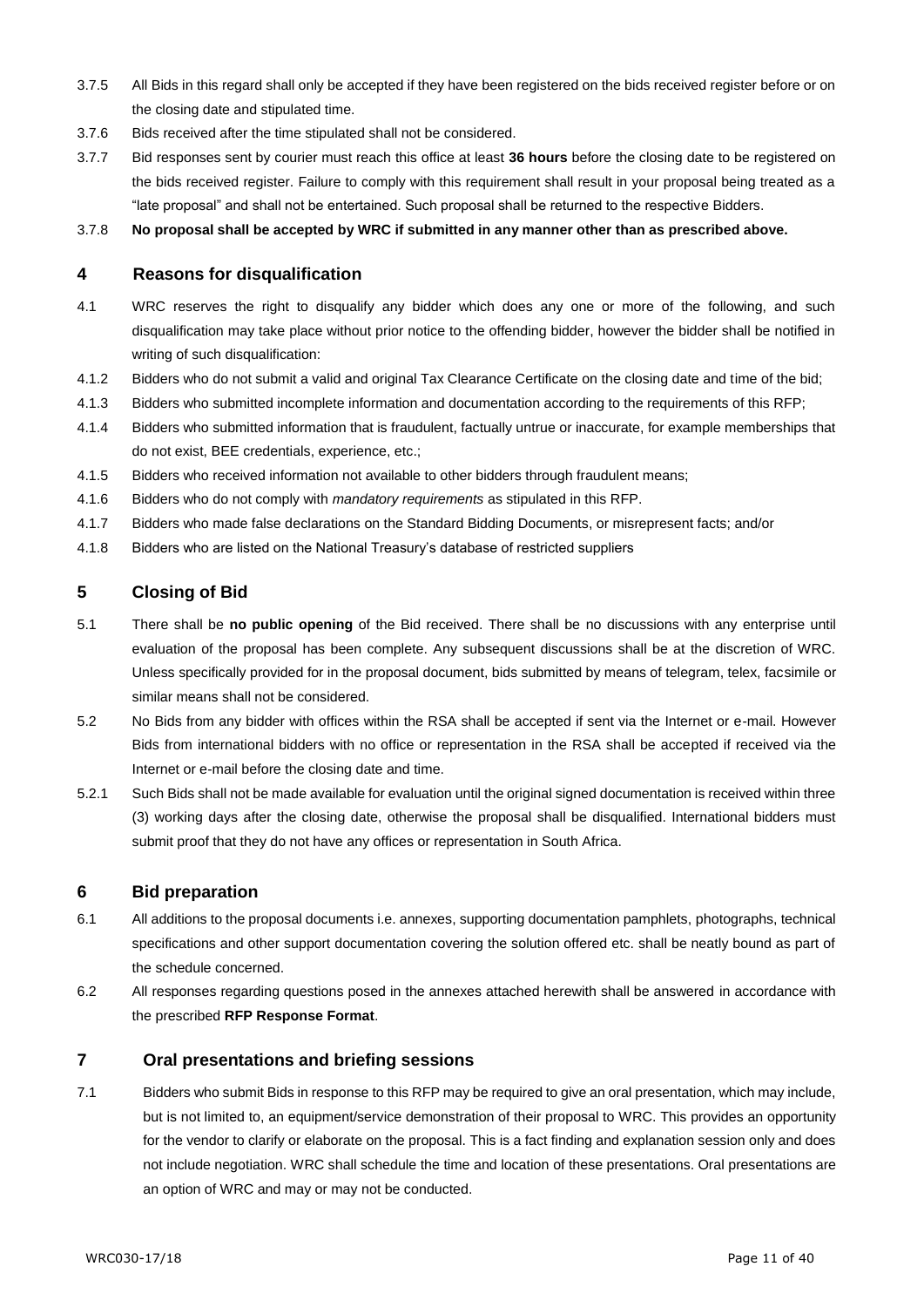### **8 Evaluation Criteria for BEE**

- 8.1 Points awarded for B-BBEE Status Level of Contribution
- 8.2 The value of this bid is estimated to exceed R 500 000 (all applicable taxes included) and therefore the 80/20 system shall be applicable.
- 8.3 In terms of Regulation 5 (2) and 6 (2) of the Preferential Procurement Regulations, preference points must be awarded to a bidder for attaining the B-BBEE status level of contribution in accordance with the table below:
- 8.4 Preference points for this bid shall be awarded for:
	- (a) Price; and
	- (b) B-BBEE Status Level of Contribution.

| <b>B-BBEE Status Level of</b><br><b>Contributor</b> | <b>Number of points</b><br>(80/20 system) |
|-----------------------------------------------------|-------------------------------------------|
| 1                                                   | 20                                        |
| 2                                                   | 18                                        |
| 3                                                   | 14                                        |
| $\overline{4}$                                      | 12                                        |
| 5                                                   | 8                                         |
| 6                                                   | 6                                         |
| 7                                                   | 4                                         |
| 8                                                   | 2                                         |
| Non-compliant contributor                           | O                                         |

- 8.5 Bidders who qualify as EMEs in terms of the B-BBEE Act must submit a certificate issued by an Accounting Officer as contemplated in the CCA or a Verification Agency accredited by SANAS or a Registered Auditor. Registered auditors do not need to meet the prerequisite for IRBA's approval for the purpose of conducting verification and issuing EMEs with B-BBEE Status Level Certificates.
- 8.6 Bidders other than EMEs must submit their original and valid B-BBEE status level verification certificate or a certified copy thereof, substantiating their B-BBEE rating issued by a Registered Auditor approved by IRBA or a Verification Agency accredited by SANAS.
- 8.7 A trust, consortium or joint venture, will qualify for points for their B-BBEE status level as a legal entity, provided that the entity submits their B-BBEE status level certificate.
- 8.8 A trust, consortium or joint venture will qualify for points for their B-BBEE status level as an unincorporated entity, provided that the entity submits their consolidated B-BBEE scorecard as if they were a group structure and that such a consolidated B-BBEE scorecard is prepared for every separate bid.
- 8.9 Tertiary institutions and public entities will be required to submit their B-BBEE status level certificates in terms of the specialized scorecard contained in the B-BBEE Codes of Good Practice.
- 8.10 A person will not be awarded points for B-BBEE status level if it is indicated in the bid documents that such a bidder intends sub-contracting more than 25% of the value of the contract to any other enterprise that does not qualify for at least the points that such a bidder qualifies for, unless the intended sub-contractor is an EME that has the capability and ability to execute the sub-contract.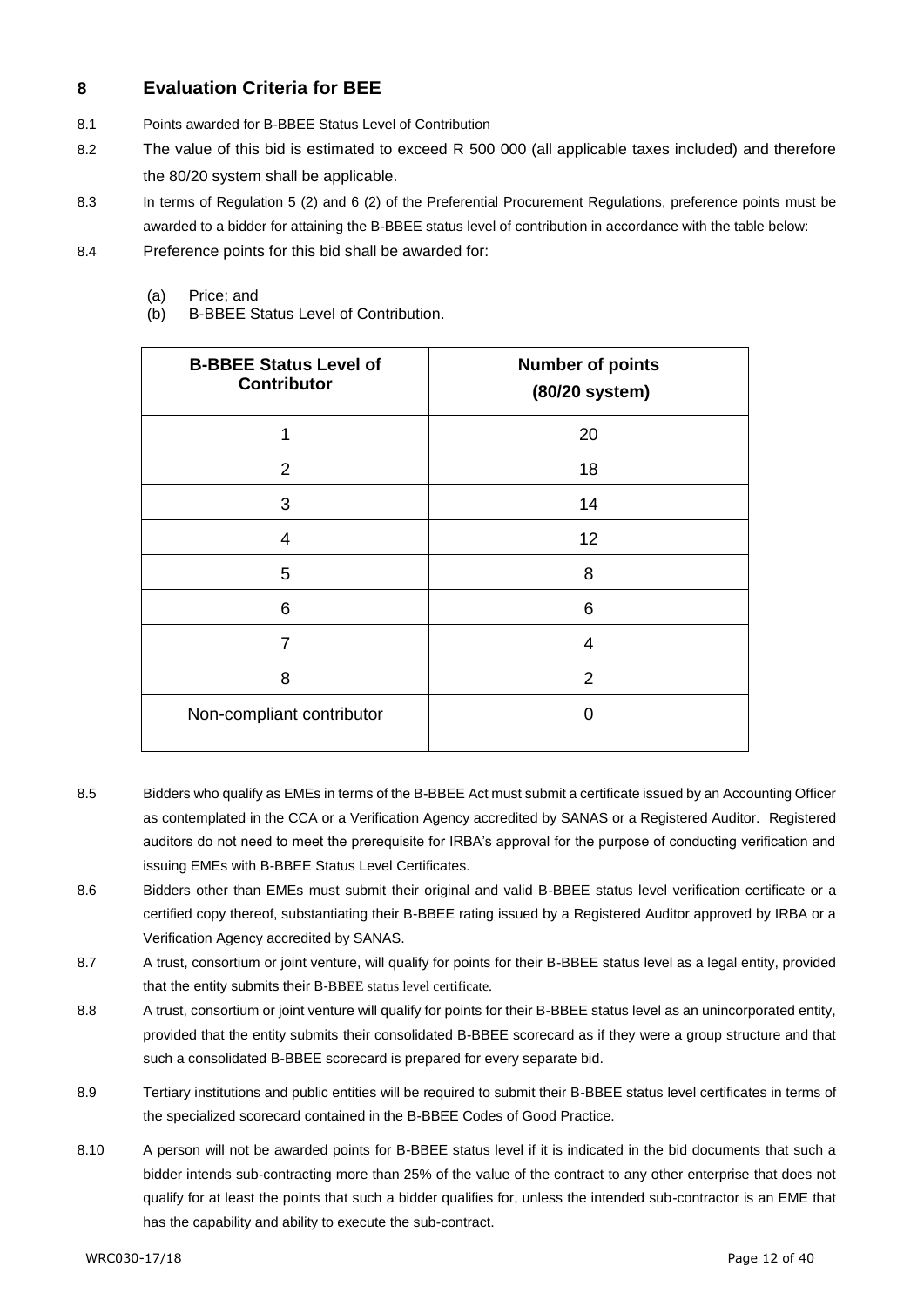8.11 A person awarded a contract may not sub-contract more than 25% of the value of the contract to any other enterprise that does not have an equal or higher B-BBEE status level than the person concerned, unless the contract is sub-contracted to an EME that has the capability and ability to execute the sub-contract.

### **9 Evaluation criteria and methodology**

#### 9.1 **Functional evaluation criteria**

"Functionality" means the measurement according to predetermined norms of a service or commodity designed to be practical and useful, working or operating, taking into account quality, reliability, viability and durability of a service or commodity.

The need to invite and evaluate bids on the basis of functionality depends on the nature of the required commodity or service.

When inviting bids, WRC indicates: -

- (i) Whether the bids will be evaluated on functionality;
- (ii) The evaluation criteria for measuring functionality;
- (iii) The weight of each criterion; and
- (iv) The applicable values as well as the minimum threshold for functionality

#### **FUNCTIONAL / TECHNICAL EVALUATION CRITERIA**

This will bid will not be evaluated on Functionality only Price and Preference evaluation will apply.

#### 9.2 **Price and preference evaluation criteria**

Subsequent to the eligibility screening phase, the second phase of evaluation of the Bids shall be based on the **80/20** PPPFA principle and the points for evaluation criteria are as follows:

| Price points            | 80         |
|-------------------------|------------|
| Preferential points/BEE | 20         |
| <b>Total</b>            | 100 points |

All Bid received shall be evaluated by a panel using the preference points system as stipulated in the Preferential Procurement Regulations.

SBD 1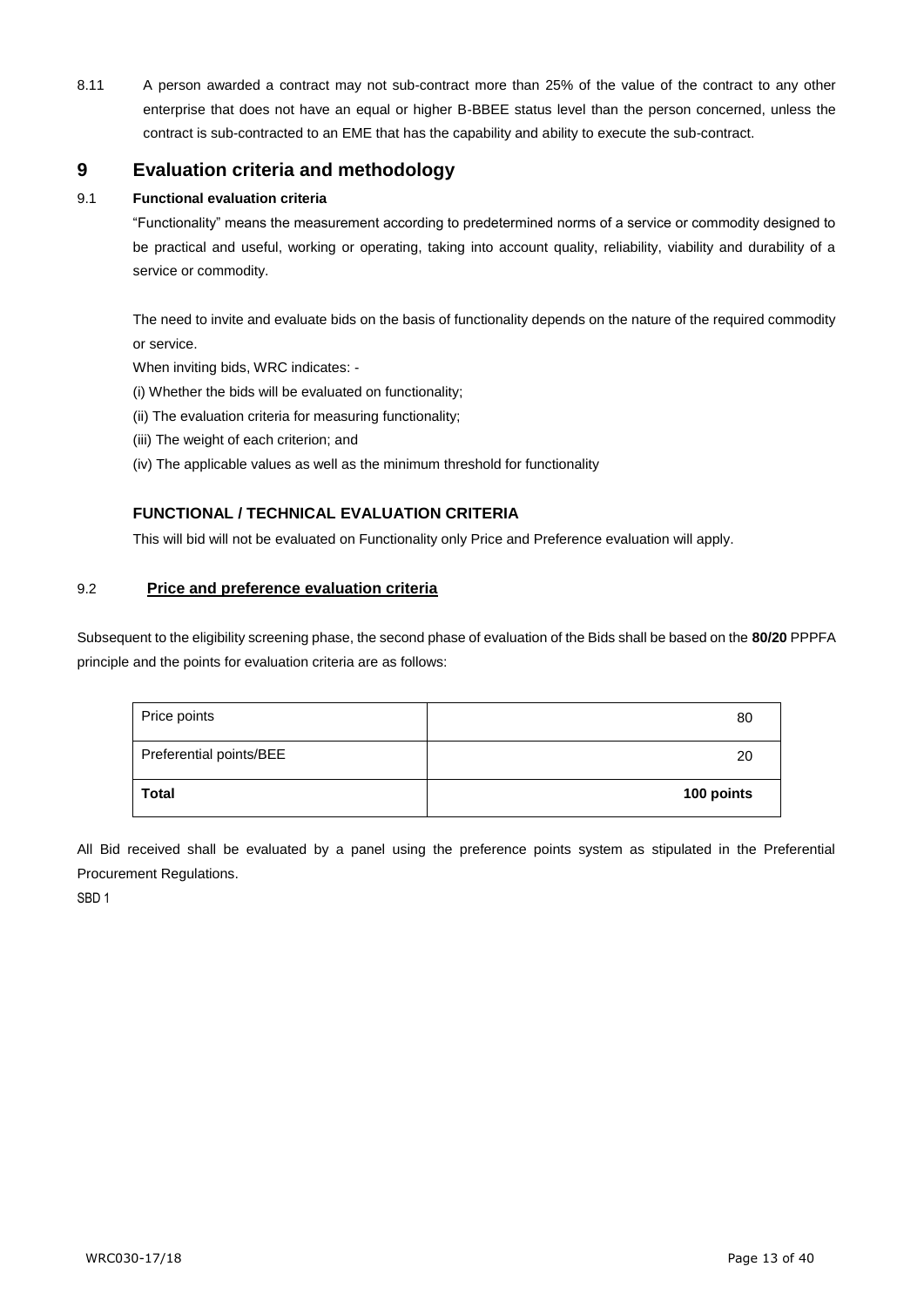# **1. BIDDING CONDITIONS**

- 2.1 Bidders shall provide full and accurate answers to all (including mandatory) questions posed in this document, and, are required to explicitly state either "Comply" or "Not Comply" or "Partial" (with a  $\sqrt{ }$ " regarding compliance with the requirements. Where necessary, the bidder shall substantiate their response to a specific question.
- 2.2 A " $\sqrt{$ " under "Comply" will be interpreted as full compliance/acceptance to the applicable paragraph. A " $\sqrt{$ " under "Comply" will be interpreted that the Bidder/s has/have read and understood the paragraph, but the bidder does **not accept** the content of the applicable paragraph. A **""** under "Partial" will be interpreted and evaluated objectively against explanations and supporting documentation accordingly.

**NOTE:If PARTIAL is indicated as the level of compliance and NO supporting documentation is provided that clearly clarifies the Bidder/s position, the paragraph will be evaluated as "Non Comply". It is mandatory for the bidders to comply with the following bid conditions.**

2.3 The following bid conditions will govern the contract between the WRC and the successful bidder:

| Requirement                                                       | <b>ACCEPT</b> | <b>NOT ACCEPT</b> |
|-------------------------------------------------------------------|---------------|-------------------|
| 2.3.1                                                             |               |                   |
| Bidders are invited to offer the Services in accordance with the  |               |                   |
| attached Specifications and the conditions<br>within<br>this      |               |                   |
| document.                                                         |               |                   |
| 2.3.2                                                             |               |                   |
| The successful Bidder/s will be contracted to procure the         |               |                   |
| Services for a period to be agreed after which WRC reserves       |               |                   |
| the right to review and extend the contract for further period/s  |               |                   |
| at the WRC's discretion.                                          |               |                   |
| 2.3.3                                                             |               |                   |
| The fees will be negotiated.                                      |               |                   |
| <b>Interpretation of requirements</b>                             | <b>ACCEPT</b> | <b>NOT ACCEPT</b> |
| 2.3.4                                                             |               |                   |
| The Bidder/s shall accept WRC's interpretation of any specific    |               |                   |
| requirement in the Bid documents or Specifications should         |               |                   |
| there be a difference of interpretation between the Bidder/s and  |               |                   |
| WRC.                                                              |               |                   |
| 2.3.5                                                             |               |                   |
| Should any dispute arise as a result of this of this Bid and/or   |               |                   |
| the subsequent contract, which cannot be settled to the mutual    |               |                   |
| satisfaction of the Bidder/s and WRC's, it shall be dealt with in |               |                   |
| terms of paragraph 3.0 of this document.                          |               |                   |
| 2.3.6                                                             |               |                   |
| Should there be any discrepancies between the Bid conditions      |               |                   |
| and any other documentation that forms part of this RFP, the      |               |                   |
| Bid conditions shall take preference.                             |               |                   |

| <b>Documentation</b>                                                                                                                                                                                                                                                                                                                                                                                                          | <b>ACCEPT</b> | <b>NOT ACCEPT</b> |
|-------------------------------------------------------------------------------------------------------------------------------------------------------------------------------------------------------------------------------------------------------------------------------------------------------------------------------------------------------------------------------------------------------------------------------|---------------|-------------------|
| 2.3.7<br>Fully comprehensive service documentation shall be supplied<br>in English by each Bidder, which shall explicitly and detail,<br>describe the service/s offered. This documentation shall<br>include sufficient detail to clearly give the reader a precise and<br>unambiguous description of the service/s offered. Incomplete<br>or incomprehensive service documentation will result in<br>rejection of the offer. |               |                   |
| 2.3.8<br>Bidder's name and address should clearly appear on the<br>outside of tender documents and on envelope.                                                                                                                                                                                                                                                                                                               |               |                   |

| <b>Selection</b>                                              | <b>ACCEPT</b> | <b>NOT ACCEPT</b> |
|---------------------------------------------------------------|---------------|-------------------|
| 2.3.9                                                         |               |                   |
| WRC reserves the right to evaluate and consider any Bids that |               |                   |
| do not comply strictly to this RFP.                           |               |                   |
| 2.3.10                                                        |               |                   |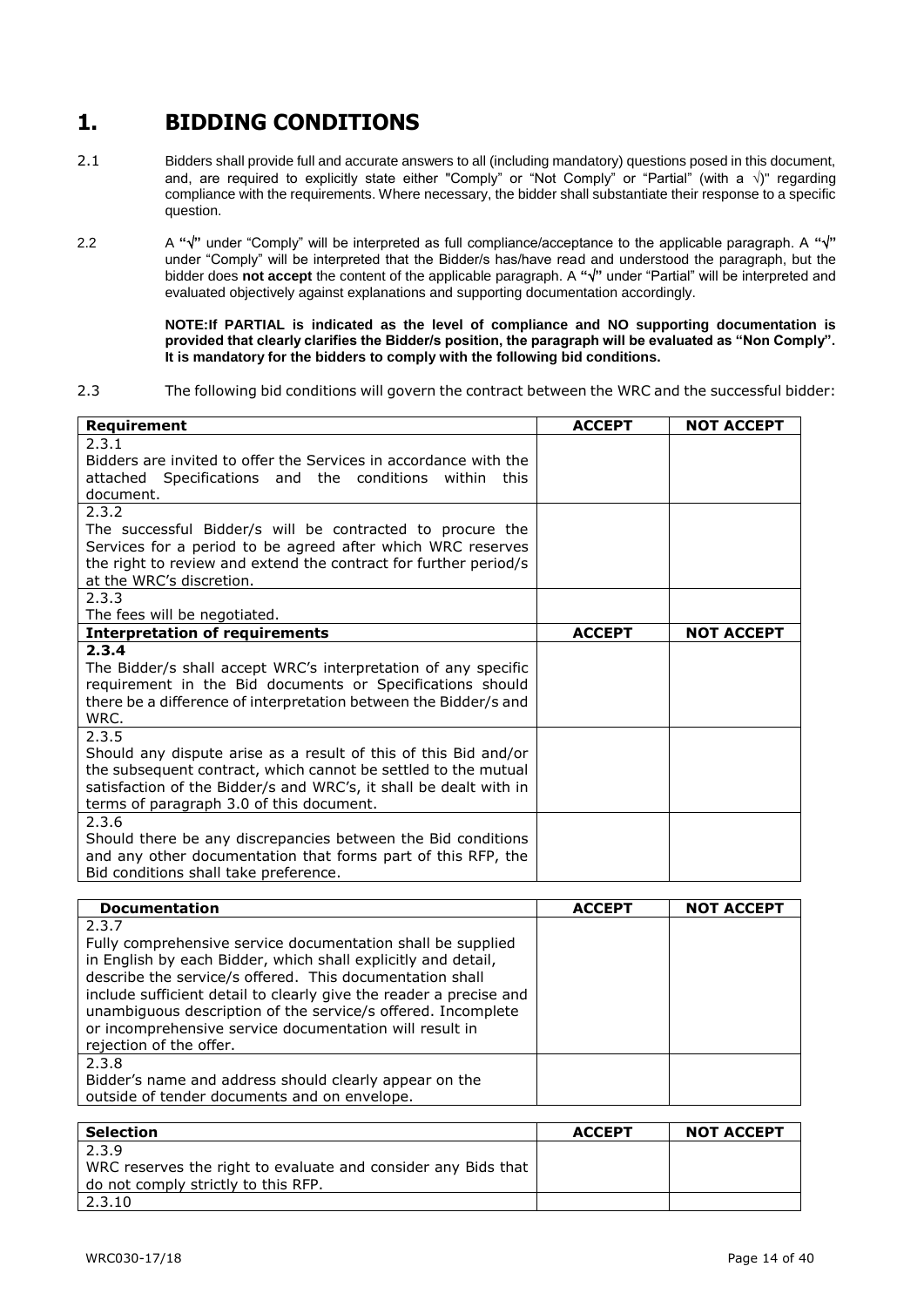| Acceptance of any Bids will only indicate, without any<br>obligations on the part of either WRC and/or a Bidder, the<br>willingness of such parties to enter into negotiations, which may<br>or may not result in a contract/order as the case may be. |  |
|--------------------------------------------------------------------------------------------------------------------------------------------------------------------------------------------------------------------------------------------------------|--|
| 2.3.11<br>WRC reserves the right to make a selection solely on the                                                                                                                                                                                     |  |
| information received in the Bids or to negotiate further with one<br>or more Bidder/s.                                                                                                                                                                 |  |
| 2.3.12                                                                                                                                                                                                                                                 |  |
| The Bidder/s selected for further negotiations, if any, will be                                                                                                                                                                                        |  |
| chosen on the basis of the greatest benefit to WRC and not                                                                                                                                                                                             |  |
| necessarily on the basis of lowest price or any other criteria.                                                                                                                                                                                        |  |
| 2.3.13<br>Should WRC consider it necessary, the Bidder/s shall agree to                                                                                                                                                                                |  |
| an inspection of the resources and works of the Bidder, if so                                                                                                                                                                                          |  |
| required.                                                                                                                                                                                                                                              |  |
| 2.3.14                                                                                                                                                                                                                                                 |  |
| Should WRC consider it necessary, WRC will visit the Bidder/s                                                                                                                                                                                          |  |
| customer sites.                                                                                                                                                                                                                                        |  |
| 2.3.15                                                                                                                                                                                                                                                 |  |
| WRC reserves the right:                                                                                                                                                                                                                                |  |
| 2.3.15.1 to cancel this RFP at any time;                                                                                                                                                                                                               |  |
| 2.3.15.2 not to accept any Bids;                                                                                                                                                                                                                       |  |
| 2.3.15.3 to accept one or more Bids for further negotiation<br>and;                                                                                                                                                                                    |  |
| 2.3.15.4 To contact any Bidder during the evaluation period, to                                                                                                                                                                                        |  |
| clarify information only, without informing any other                                                                                                                                                                                                  |  |
| Bidder.                                                                                                                                                                                                                                                |  |

| Copyright                                                      | <b>ACCEPT</b> | <b>NOT ACCEPT</b> |
|----------------------------------------------------------------|---------------|-------------------|
| 2.3.16                                                         |               |                   |
| The specifications are the intellectual property of WRC.       |               |                   |
| 2.3.17                                                         |               |                   |
| The contents of any specifications are the property of WRC and |               |                   |
| are confidential. It shall not in any manner be reproduced,    |               |                   |
| destroyed, lent or given away without the permission.          |               |                   |

| <b>Precedence</b>                                              | <b>ACCEPT</b> | <b>NOT ACCEPT</b> |
|----------------------------------------------------------------|---------------|-------------------|
| 2.3.18                                                         |               |                   |
| All details, dimensions and instructions shown on any          |               |                   |
| drawings, diagrams and specifications quoted, shall form part  |               |                   |
| of this bid document.                                          |               |                   |
| 2.3.19                                                         |               |                   |
| If there is any contradictory requirements between the         |               |                   |
| specifications, the drawings referred to and other             |               |                   |
| specifications that have been quoted, the order of precedence, |               |                   |
| from highest to lowest is:                                     |               |                   |
| Statutory and mandatory requirements,<br>$\bullet$             |               |                   |
| This bid document,<br>$\bullet$                                |               |                   |
| Contract Conditions.<br>$\bullet$                              |               |                   |

| <b>Alternative suppliers</b>                               | <b>ACCEPT</b> | <b>NOT ACCEPT</b> |
|------------------------------------------------------------|---------------|-------------------|
| 2.3.20                                                     |               |                   |
| The Bidder accepts that the WRC will have the right to     |               |                   |
| contract with any other Service Provider for provision of  |               |                   |
| services not covered by this specification.                |               |                   |
| 2.3.21                                                     |               |                   |
| Bidder must also submit: A written statement to the        |               |                   |
| specification of WRC by the bidder, that none of his       |               |                   |
| personnel have any involvement or interest in the bidder's |               |                   |
| business.                                                  |               |                   |
|                                                            |               |                   |

| Submission of Bid   | <b>ACCEPT</b> | <b>ACCEPT</b><br>NO <sup>-</sup> |
|---------------------|---------------|----------------------------------|
| $\sim$<br>ے ۔ ۔ ۔ ۔ |               |                                  |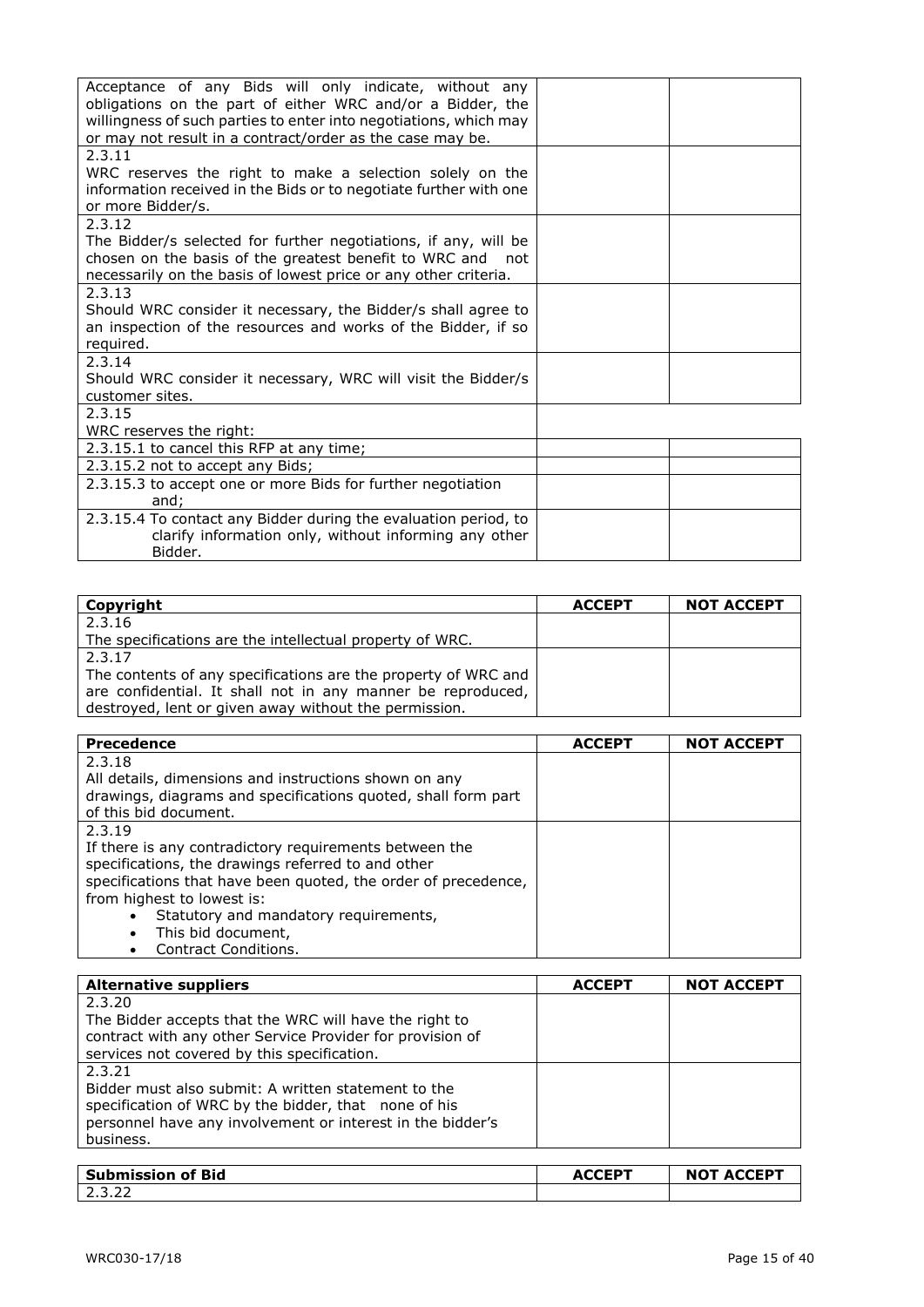| WRC will also reject an offer if the Bidder/s fail to complete |  |
|----------------------------------------------------------------|--|
| the compliance Certificate/s in the format as described in     |  |
| paragraphs $2.1.1$ and $2.1.2$ .                               |  |

| Service approval                                             | <b>ACCEPT</b> | <b>NOT ACCEPT</b> |
|--------------------------------------------------------------|---------------|-------------------|
| 2.3.23                                                       |               |                   |
| The Procuring of the Services shall not take place until WRC |               |                   |
| has given final approval of all procedures.                  |               |                   |

| <b>Additional Criteria</b>                                 | <b>ACCEPT</b> | <b>NOT ACCEPT</b> |
|------------------------------------------------------------|---------------|-------------------|
| 2.3.24                                                     |               |                   |
| WRC will evaluate the bids against the following criteria: |               |                   |
| • Compliance to the Specifications/ Functionality          |               |                   |
| Price                                                      |               |                   |
| • Economic Empowerment                                     |               |                   |
| Compliance to Bid Condition<br>$\bullet$                   |               |                   |

| <b>Black Economic Empowerment</b>                            | <b>ACCEPT</b> | <b>NOT ACCEPT</b> |
|--------------------------------------------------------------|---------------|-------------------|
| 2.3.25                                                       |               |                   |
| WRC has established a programme of economic empowerment      |               |                   |
| in our procurement strategies. In this regard, companies are |               |                   |
| required to indicate their involvement, current and planned, |               |                   |
| with black businesses and professionals. This will for an    |               |                   |
| important part of the evaluation criteria to be used. WRC    |               |                   |
| reserves the right to request all relevant information,      |               |                   |
| agreements and other documents to verify information         |               |                   |
| supplied in response hereto.                                 |               |                   |

| <b>Addenda</b>                                                  | <b>ACCEPT</b> | <b>NOT ACCEPT</b> |
|-----------------------------------------------------------------|---------------|-------------------|
| 2.3.26                                                          |               |                   |
| In the event that modifications, clarifications or additions to |               |                   |
| the RFP become necessary, all Bidders will be notified, in      |               |                   |
| writing, addenda to this RFP.                                   |               |                   |
| <b>Preparation Costs</b>                                        | <b>ACCEPT</b> | <b>NOT ACCEPT</b> |
| 2.3.27                                                          |               |                   |
| All costs incurred in the preparation, presentation and         |               |                   |
| demonstration of the response shall be for the account of the   |               |                   |
| bidder. All supporting documentation and manuals submitted      |               |                   |
| with RFP will become WRC property unless otherwise stated       |               |                   |
| by the Bidder/s at the time of submission.                      |               |                   |
| <b>Confidential Material</b>                                    | <b>ACCEPT</b> | <b>NOT ACCEPT</b> |
| 2.3.28                                                          |               |                   |
| Any material submitted by the Bidder/s, which is considered     |               |                   |
| to be confidential in nature, must be clearly marked as such.   |               |                   |
| <b>Payment Terms - Local Creditors</b>                          | <b>ACCEPT</b> | <b>NOT ACCEPT</b> |
| 2.3.29                                                          |               |                   |
| Payments of invoices will be effected on by last day of the     |               |                   |
| calendar month following the calendar month of receipt of a     |               |                   |
| correct and original invoice. Invoices/statements should be     |               |                   |
| submitted after WRC has acknowledged receipt of the services    |               |                   |
| procured or goods supplied. A correct and original monthly      |               |                   |
| statement reflected the above invoices must be submitted to     |               |                   |
| WRC by the 5 <sup>th</sup> of each month.                       |               |                   |
|                                                                 |               |                   |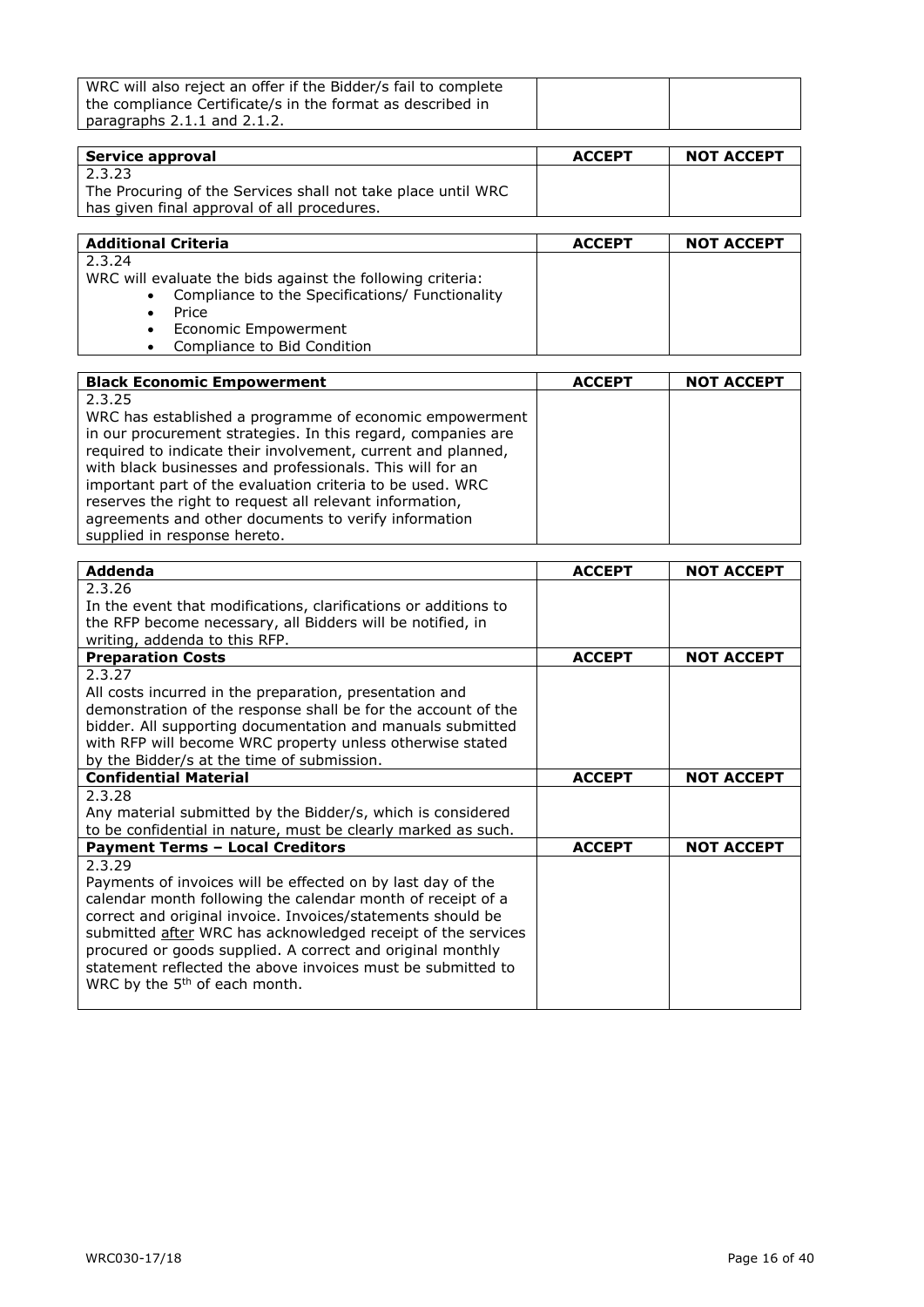#### **Please note that the following clauses of WRC conditions and Procedures governing the Procurement of Services.**

#### **2.4 Contract Termination**

2.4.1 A contract/s with a successful Bidder/s may be terminated by the WRC on the grounds of valid commercial or operational requirements that were not foreseen at the time of the Request for Bid being submitted and the contract being entered into. The WRC, if it wishes to terminate the contract, shall be required to give 30 (thirty) days written notice of its intention to terminate the contract. Such notice must be preceded by bona fide discussion between the WRC and the successful Bidder. In this instance the WRC shall only remain liable for all amounts due to the successful Bidder with respect to the period ending on the date of the cancellation, and shall not be held liable for any damages or losses on the basis of such a termination of the contract.

#### 2.5 **DISPUTE RESOLUTION**

- 2.5.1 All disputes arising out of this RFP or relating to the legal validity of this RFP or any part thereof shall be resolved under this paragraph. The parties must refer any dispute to be resolved by:
	- o Negotiation, in terms of paragraph 2.5.3; failing which
	- o Mediation, in terms of paragraph 2.5.4; failing which
	- o Arbitration, in terms of paragraph 2.5.6.
- 2.5.2 Paragraph Clause 2.5.1 shall not preclude any party from access to an appropriate court of law for interim relief in respect of urgent matters by way of an interdict, or mandamus pending finalisation of the dispute resolution process contemplated in paragraph 2.5.1, for which purpose the parties irrevocably submit to the jurisdiction of a division of the High Court of the Republic of South Africa.
- 2.5.3 Within ten (10) days of notification, the parties must seek an amicable resolution to the dispute by referring the dispute to designated and authorized representatives of each of the parties to negotiate and resolve the dispute. If an amicable resolution to the dispute is found the authorized representatives of the parties must sign, within the ten (10) day period, an agreement confirming that the dispute has been resolved.
- 2.5.4 If negotiation in terms of paragraph 2.5.3 fails, the parties must, within fifteen (15) days of the negotiations failing, refer the dispute for resolution by mediation under the rules of the Arbitration Foundation of Southern Africa (or its successor or body nominated in writing by it in its stead).
- 2.5.5 The periods for negotiation (specified in paragraph 2.5.3) or for referral of the dispute for mediation (specified in paragraph 2.5.4), may be shortened or lengthened by written agreement between the parties.
- 2.5.6 In the event of the mediation contemplated in paragraph 2.5.4 failing the parties shall refer the dispute, within fifteen (15) days of the mediation failing, for resolution by expedited arbitration under the current rules of the Arbitration Foundation of Southern Africa (or its successor or body nominated in writing by it in its stead).
- 2.5.7 A single arbitrator shall be appointed by agreement between the parties within ten (10) days of the dispute being referred for arbitration, failing which the arbitrator shall be appointed by the Secretariat of the Arbitration Foundation of Southern Africa (or its successor or body nominated in writing by it in its stead).
- 2.5.8 At all times, every reasonable effort shall be made to ensure that such arbitrator has the necessary technical skills to enable him to adjudicate the dispute in a satisfactory manner.
- 2.5.9 The arbitration shall be held at Sandton, South Africa, in English.
- 2.5.10 The South African law shall apply.
- 2.5.11 The parties shall be entitled to legal representation.
- 2.5.12 The award of the arbitrator shall be final and binding on the parties, who hereby agree to give effect to the award. Either party shall be entitled to have the arbitrator's award made an order of court at the cost of the party requesting same.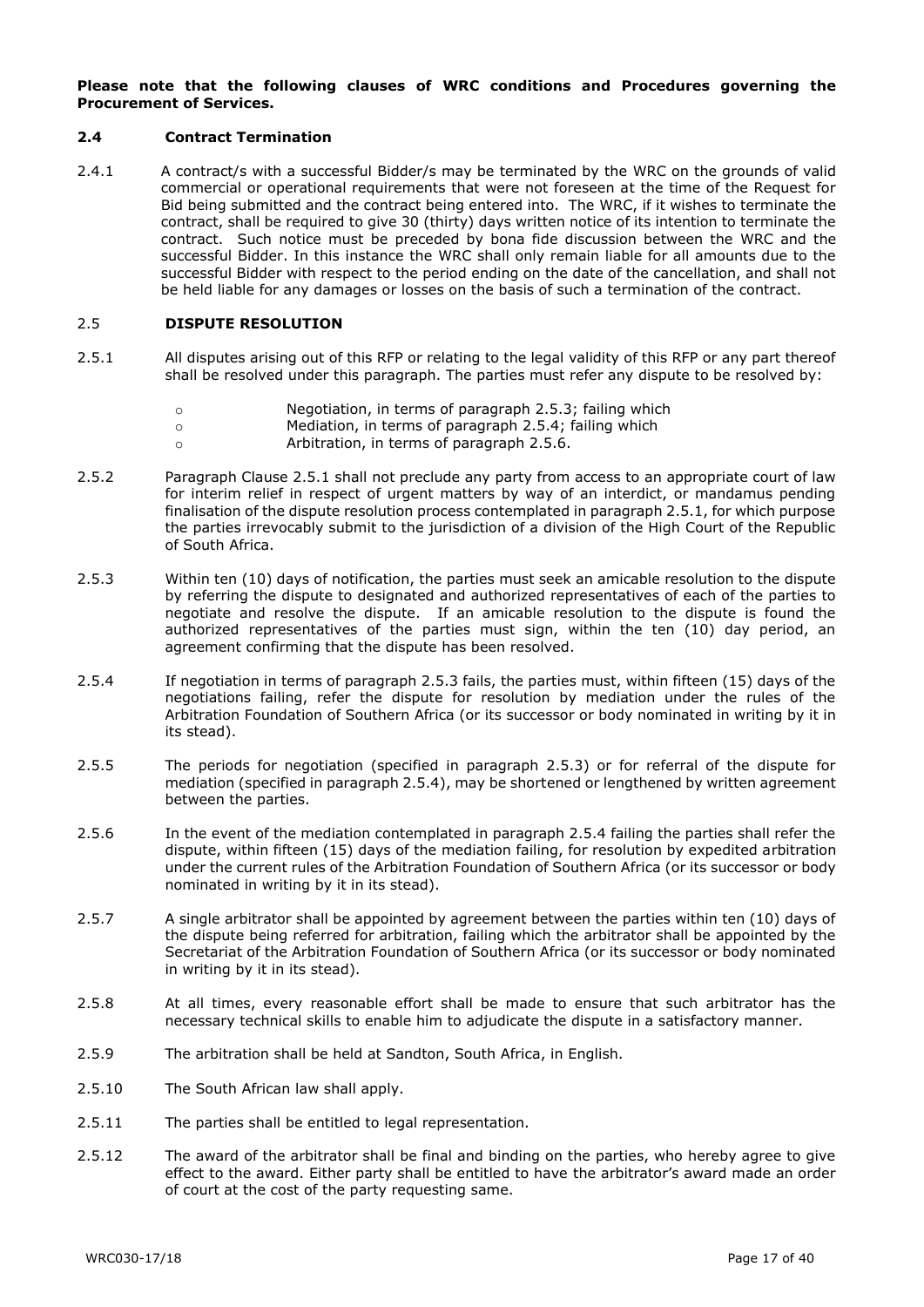- 2.5.13 This paragraph shall constitute the irrevocable consent of the parties to the dispute resolution proceeding in terms hereof and neither of the parties shall be entitled to withdraw there from or to claim at any arbitration proceedings that they are not bound by the arbitration provisions of this RFP.
- 2.5.13 Both parties shall comply with all the provisions of the RFP and with all due diligence during the determination of such dispute should the latter arise during the course of the RFP.

#### **2.6 PAYMENT TERMS - LOCAL CREDITORS**

- 2.6.1 Original, detailed, correct and complete tax invoices, monthly statements (where applicable), VAT registration numbers (where applicable), verification of bank details (in the format required) and any other relevant supporting documents must be submitted to the Fund after it has acknowledged receipt in writing of the services procured or goods received, to its satisfaction.
- 2.6.2 Tax invoices and all necessary supporting documents contemplated in 9.1 above must be submitted to the Fund by the  $1^{st}$  (first) business day of a calendar month in order for payment to be effected by the end of the same calendar month. Otherwise payment shall be effected by the end of the following calendar month. Payments shall furthermore only be made on condition that the required documentation submitted are the originals, correct and complete.
- 2.6.3 No penalty interest shall be permitted to be charged in the event of the requirements referred to in 9.1 and 9.2 above not being complied with.
- 2.6.4 Payment shall be effected by electronic bank transfer or any other method of payment decided to be used by the Fund from time to time and at the Fund's sole discretion.
- 2.6.5 Payment shall furthermore be subject to the Fund's standard Special Terms and Conditions of Contract, which if applicable shall prevail over this clause in all instances; and a copy whereof shall be furnished upon request.

#### **2.7 TERMINATION**

2.7.1 The following clause will be applicable to all contracts entered into/orders placed by WRC:

If, at any time during the currency of this Bid and subsequent contract/order, WRC in its reasonable discretion determines that the other party has, in respect of this bid, contract/order or any other contract/order or agreement to which they were or are parties to:

- Acted dishonestly and/or in bad faith, and/or
- Has made any intentional or negligent misrepresentation to WRC whether in any negotiations preceding the conclusion of, or in the execution of this RFP or any other agreement between the parties,

Then WRC shall be entitled by written notice to the other party forthwith to cancel this contract/order. Upon such cancellation, WRC shall be entitled, in addition to all other remedies available to it, to recover from the other party all damages it has suffered by virtue of such conduct by the other party. Should, at the time of such cancellation, WRC be indebted to the other party for any amounts whatsoever, WRC shall be entitled to withhold payment in respect thereof for a period of 90 (ninety) days from the date of cancellation in order to investigate the party's conduct and any damages suffered by WRC. NO payment by WRC to the other party after the lapse of such period shall preclude WRC thereafter, from recovering from the other party any such damages as it may have suffered.

#### **2.8 SPECIFIC INFORMATION REQUIRED**

For ease of reference and evaluating purposes, please furnish replies under the same headings and refer individually to all specific paragraph numbers. Please be clear in your response and use definite answers.

#### **2.9 COPIES REQUIRED**

It is a condition that the Bidder/s shall furnish an offer comprising of one original for the supply of products and services enumerated in this Request for Bid Document. The Bidder/s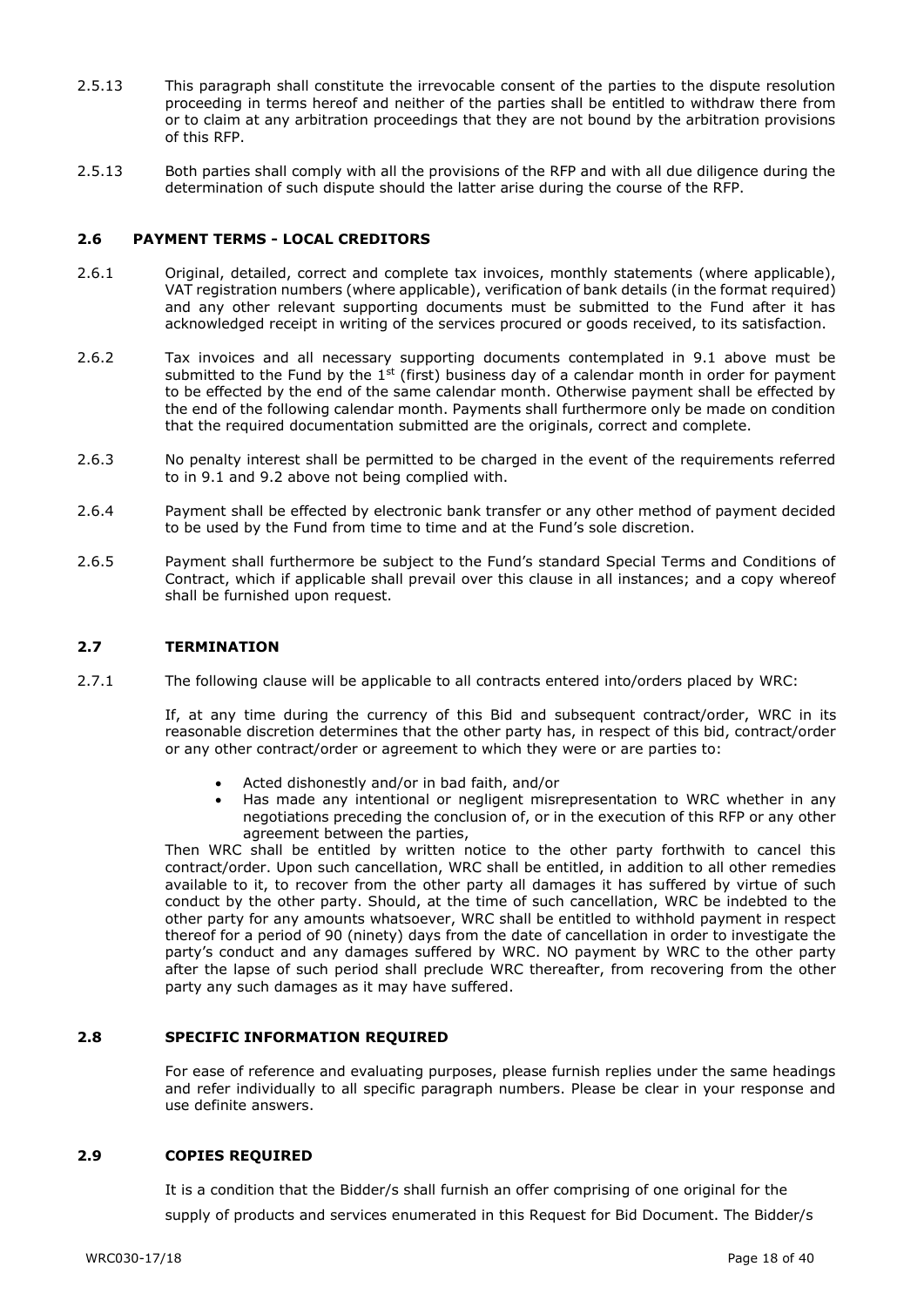shall ensure that all the relevant information and documentation is submitted with the original as well as the copies. WRC shall not be liable should it become evident that a Bidder/s offer/s is/are not accepted and the reason for such non-acceptance is as a result of the Bidder/s failure to include the information in all copies.

#### **2.10 DUE DILIGENCE**

Bidder/s must supply Financial Information as requested in par 2.11.10 and Annexure C.

#### **2.11 GENERAL VENDOR INFORMATION**

The following general information is required from the prospective vendor:

#### 2.11.1 **NAME OF COMPANY/TRADING AS:**

Postal Address Street Address Telephone and facsimile numbers

#### 2.11.2 **COMPANY HEAD OFFICE:**

Postal Address Street Address Telephone and facsimile numbers

- 2.11.3 Contact person
- 2.11.4 List of Directors/Partners/affiliated companies with proof of shareholding with this companies/trust - Compulsory
- 2.11.5 List of shareholders (**Certified** original copies of individual share certificates/**certified** original copies of Cipro registration document indicating members with percentage interest).
- 2.11.6 Date of registration **–** [if applicable]
- 2.11.7 Company registration number. [if applicable]

#### **2.11.8 Draw or attach the organizational structure of your company:**

- a) Ownership structure, i.e. the % shareholding by major investors and controlling interest in affiliated companies.
- b) Basic functional structure, i.e. the administrative section of your company with which WRC will be dealing on a day-to-day basis.
- 2.11.9 **Valid** Tax Clearance Certificate. **Compulsory**
- 2.11.10 **Audited** Financial Statements with auditor's report of the company for the past three years. / Financial Statements of a CC for the past three years prepared by an independent accountant with proof.

#### **2.12 INFRASTRUCTURE**

- a) Would you describe your business as international, national or regional?
- b) List all branches and offices of your company countrywide (Republic of South Africa) together with telephone numbers.

#### **2.13 ACTIVITY AND SERVICE PROFILE**

- 2.13.1 Detailed description of main field of expertise/area of operation of company.
- 2.13.2 Range of services offered.
- 2.13.3 Reference list of some contracts completed during the last 3 to 5 years, including value, duration, location and contact persons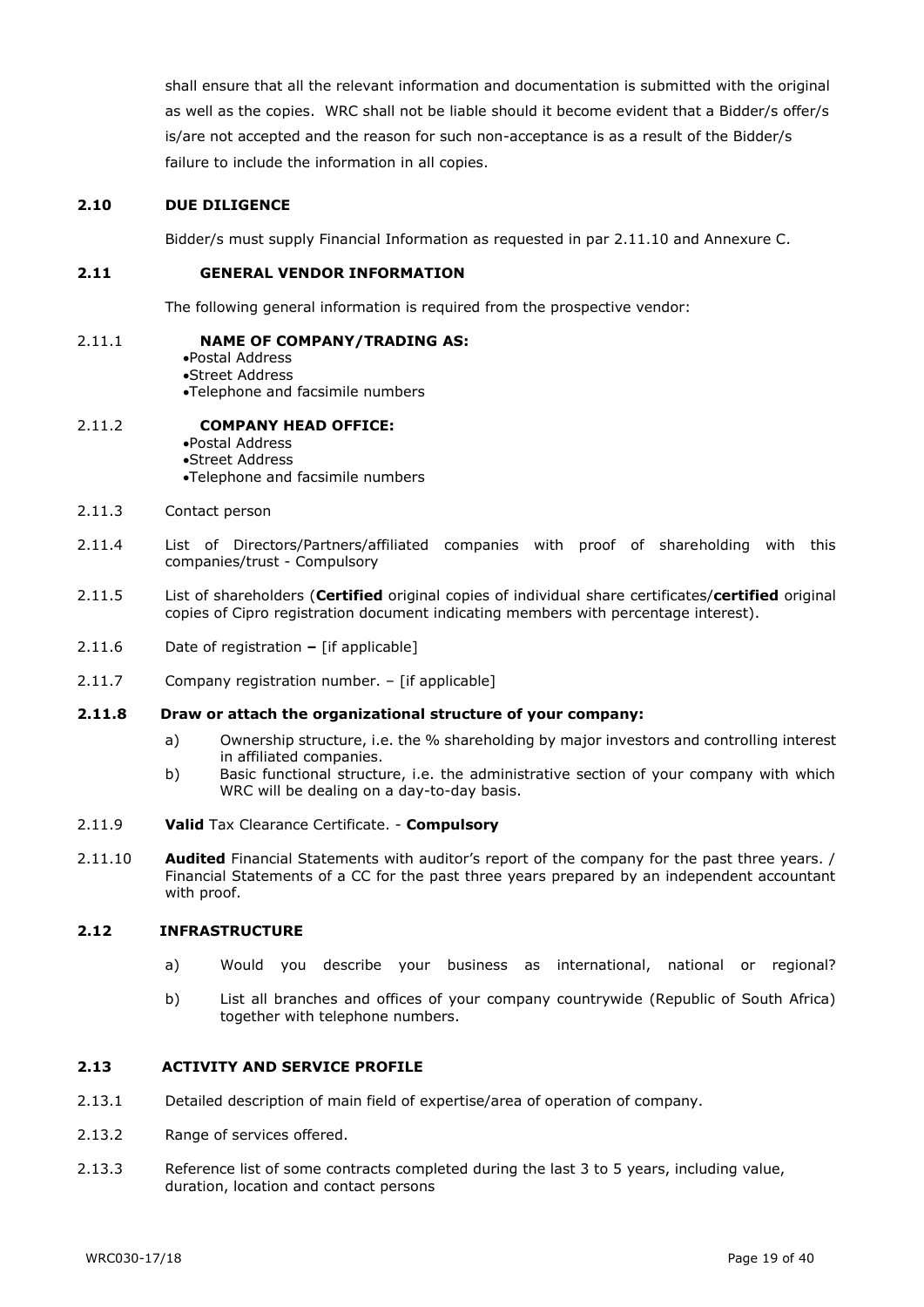2.13.4 List of current contracts and value thereof. Submit a list of current contracts, contact person and contract numbers.

Has any contract with your company ever been cancelled by a client? If YES, provide details.

#### **2.14 TRAINING CAPABILITIES**

- 2.14.1 Does you company have any in-house training capabilities? (Infrastructure)
- 2.14.2 If YES, provide an overview of:
	- Activities included in this process (in-house training).
	- Method used for evaluating the effectiveness of the in-house training capabilities to ensure the required level of service is maintained.
- 2.14.3 What training is done by the company?
- 2.14.4 What type of training is done for you by other companies and who are these companies? (Provide details please)
- 2.14.5 What type of continuing/supplementary training is done by the company? Give details of subjects, schedules, etc.
- 2.14.6 Do you have staff in your training department employed on a contract basis? If YES, give details.

#### **2.15 MANAGEMENT AND SERVICING**

- 2.15.1 Please supply a full description of how the company is organized together with an organization organogram.
- 2.15.2 Please indicate a breakdown of staff compliment into management/ supervisors/ administration/ guards/ other services (specify).
- 2.15.3 Please provide details of qualifications and selection process with regards to management/supervisory expertise in the company.
- 2.15.3.1 Are all these personnel employed on a full time basis? If not, provide details.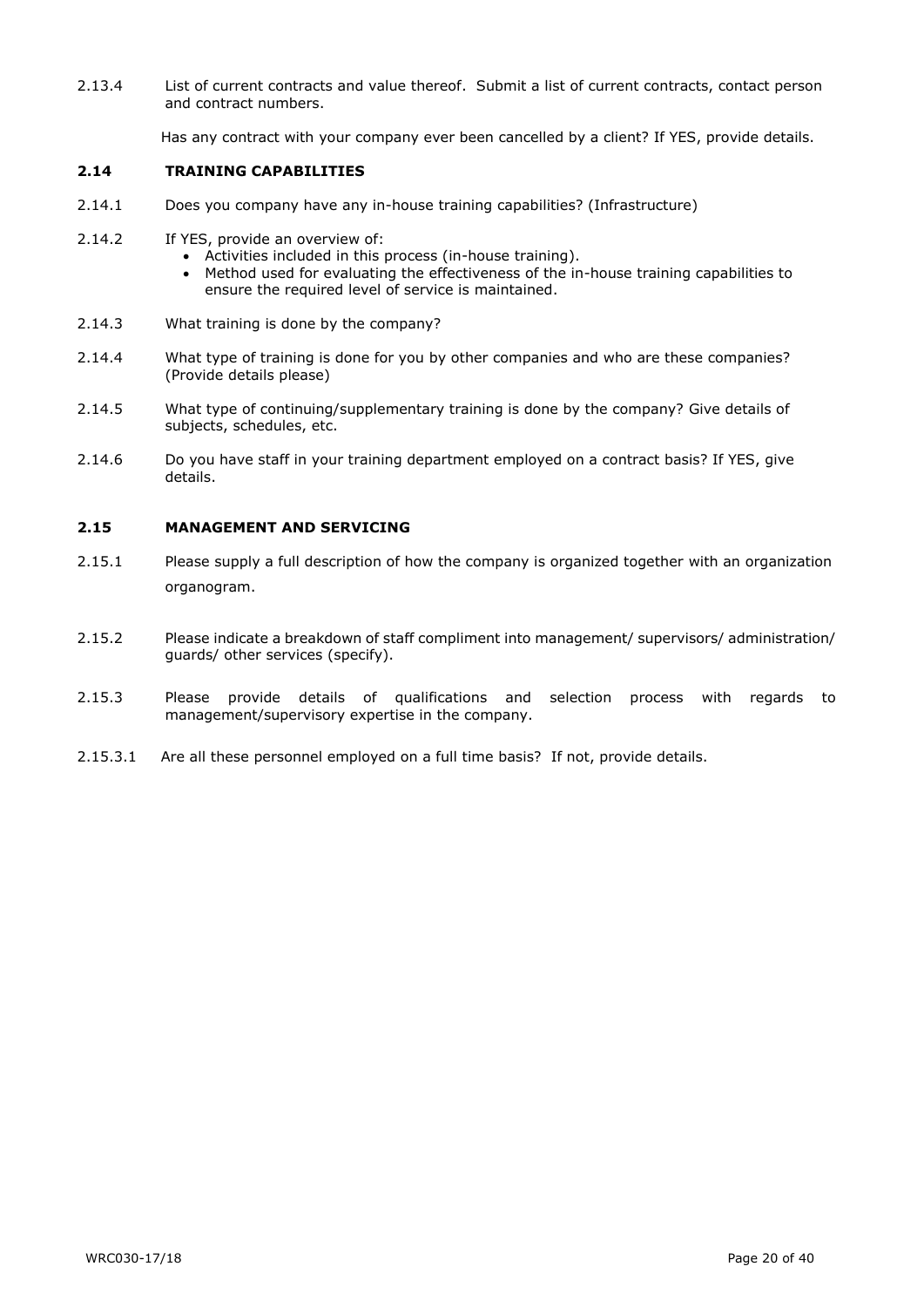# **THE FOLLOWING ANNEXES MUST BE FURNISHED**

### **(FAILURE TO DO SO SHALL RESULT IN YOUR BID BEING DISQUALIFIED)**

- **Annexure A:** Scope of Work
- **Annexure B: SBD3.1:** Pricing Schedule Firm Prices

**Annexure C:** Valid SARS Tax Clearance Certificate **OR SBD2**: Tax Clearance Certificate Requirement (Valid Tax Clearance Certificate above is not submitted)

- **Annexure D: SBD4:** Declaration of Interest
- **Annexure E: SBD6.1:** Preference Claim Forms in terms of Preferential Procurement **Regulations**
- **Annexure F: SBD8:** Declaration of Bidder's Past Supply Chain Practices
- **Annexure G: SBD9**: Certificate of Independent Bid Determination
- **Annexure H:** Certified copies (Copy with original stamp) of your CIPC company Registration documents listing all members with percentages, in case of a CC
- **Annexure I:** Certified copies (Copy with original stamp) of all latest share certificates, in case of a company
- **Annexure I:** Record of Addenda issued to bidders before the bid closing date
- **Annexure J:** General Condition of Contract
- **Annexure K:** List of traceable references of past and present clients, (Company name, department, branch, contact person with office telephone number).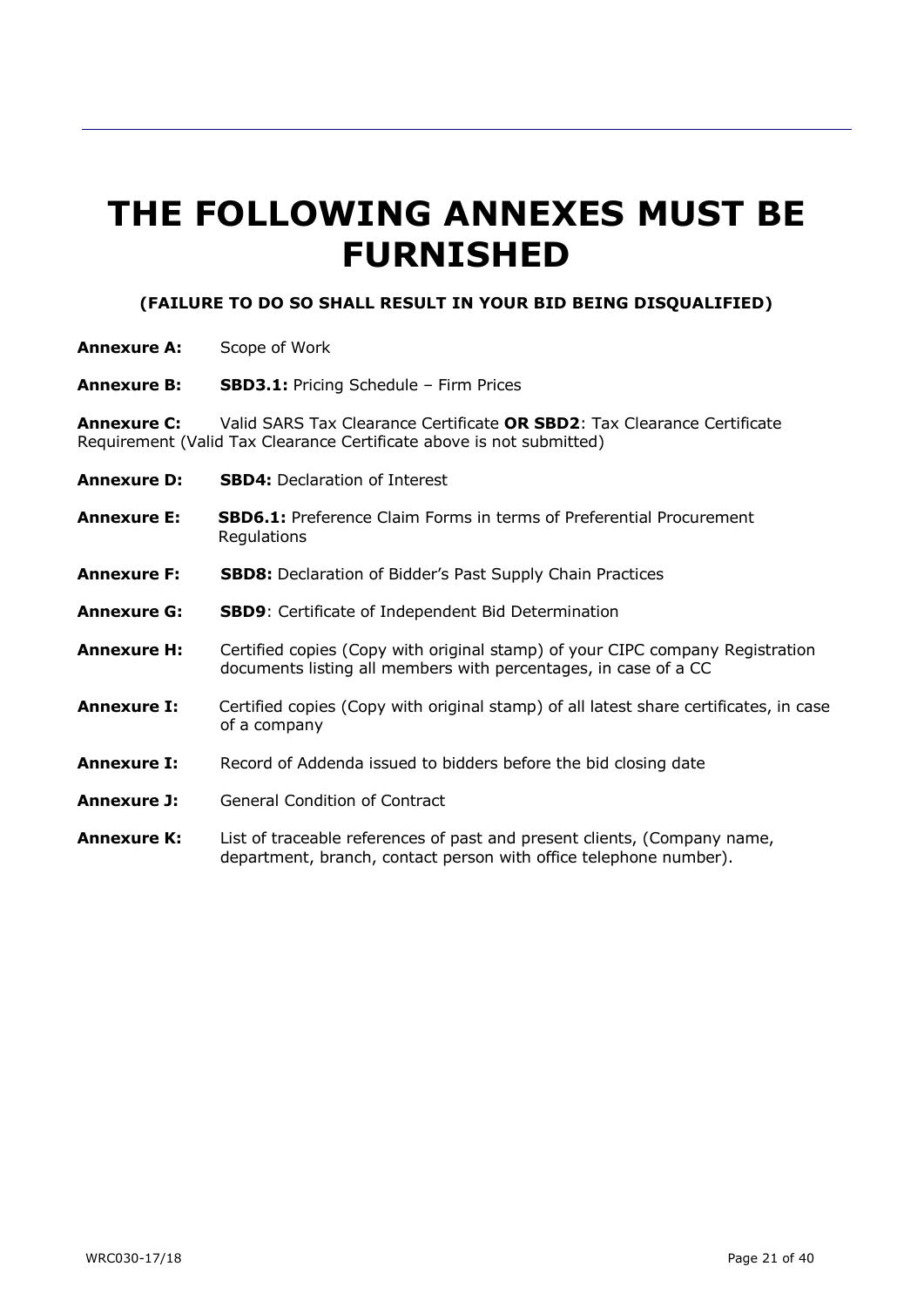### **SPECIAL INSTRUCTIONS TO VENDORS**

- Should a vendor have reasons to believe that the Technical Specification is not open and/or is written for a particular brand or product; the vendor shall notify Procurement Services within ten (10) days after publication of the bid.
- Bidders shall provide full and accurate answers to the mandatory questions posed in this document, and, where required explicitly state either "Comply/Not Comply" regarding compliance with the requirements. Bidders must substantiate their response to all questions, including full details on how their proposal/solution will address specific functional requirements. All documents as indicated must be supplied as part of the submission.

### **1. BACKGROUND TO THE PROJECT**

The Water Research Commission (WRC) is a national public entity (Schedule 3A), Established in terms of the Water Research Act (Act No 34 of 1971).

The Water Research Commission ("WRC") seeks the services of professional, highly competent, well-managed, to provide and assist the WRC with the licenses of office 365 & Mimecast. The WRC migrated to a hosted exchange platform from an on premise exchange 2007 platform in December 2016. The new platform consists of the following

- 100 x office 365 business essential licenses which includes exchange online, OneDrive, yammer, skype for business
- 100 x Mimecast M2A licenses which includes mail scanning, spam and virus detection, mail archiving, branding, large file send

The licenses for the above products expires 31/12/2017 and needs to be renewed.

### **2. REQUIREMENT**

The WRC seek to employ the services of a service provider to provide and assist the WRC with the licenses of office 365 & Mimecast service provider

### **2.1 SCOPE OF WORK**

The solution needs to cater for the renewal of the current office and mimecast licenses as well as additional licenses for growth. The proposed solution should include software to sync active directory accounts with the office 365 portal. The contract should run for a minimum of 3 years (36 months)

WRC currently makes use of Odin and IDSYNC to facilitate the directory synchronization function (Synching of passwords and user accounts). The appointed supplier, should either makes use of this current technology or propose a new technology for this function.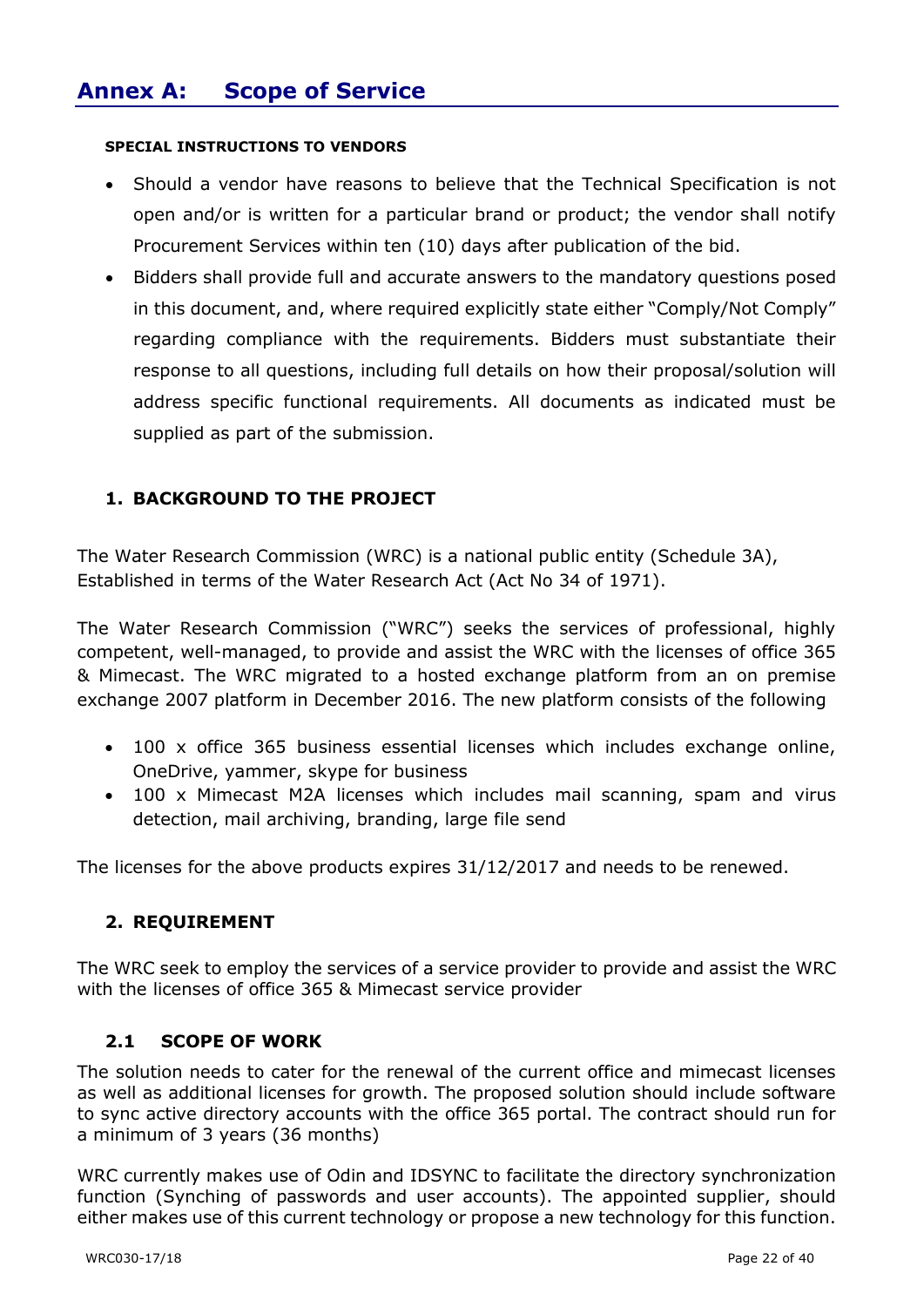### **December 2017 – Renewal of current licenses**

- Renewal of 100 office 365 Business Essential licenses
- Costing of addition 30 Office 365 Business Premium licenses (billed monthly upon activation)
- Addition of 5 Visio licenses
- Renewal of 100 mimecast licenses
- Renewal of 100 Large file send Licenses
- Costing of addition of 30 mimecast licenses (billed monthly upon activation)
- Costing of additional 30 Mimecast Large File Send licenses
- Setup of Identity Synchronization software

### **December 2018 – Additional licenses for estimated growth**

- 20 additional office 365 Business Premium licenses (billed monthly upon activation)
- 20 additional Mimecast M2A licenses (billed monthly upon activation)
- 20 Additional Large File Send Licenses

### **December 2019 – Conversion of original Licenses**

 Conversion of 100 office 365 Business Essential licenses to office 365 Business Premium.

### **Support**

**1.** The solution should include support for the duration of the contract on the mimecast, office 365 and synchronization products. This must be quoted at 10hrs per month, and be available 24x7x365. Support should be backed by a SLA with defined escalation path.

### **SUBMISSION OF BIDS**

Bidders are required to submit **One (01)** original bid document.

WRC may request clarification or further information regarding any aspect of the bid. The bidder must supply the requested information within 12 hours or unless otherwise indicated after the request has been made; otherwise the bidder may be disqualified.

### **3. EVALUATION PHASES**

**The received bid proposals will be evaluated in different phases in order to arrive to the final phase of bid award, and the phases will be as follows:**

### **3.1 PHASE ONE (01): MANDATORY / MINIMUM REQUIREMENTS SCREENING**

*In this phase All bids received will be verified for compliance and completeness of the submitted proposal per the below set of mandatory requirements. Bidders who fails to comply with the below requirements WILL be eliminated and bidders who comply with the below progresses to the next phase of technical evaluation.*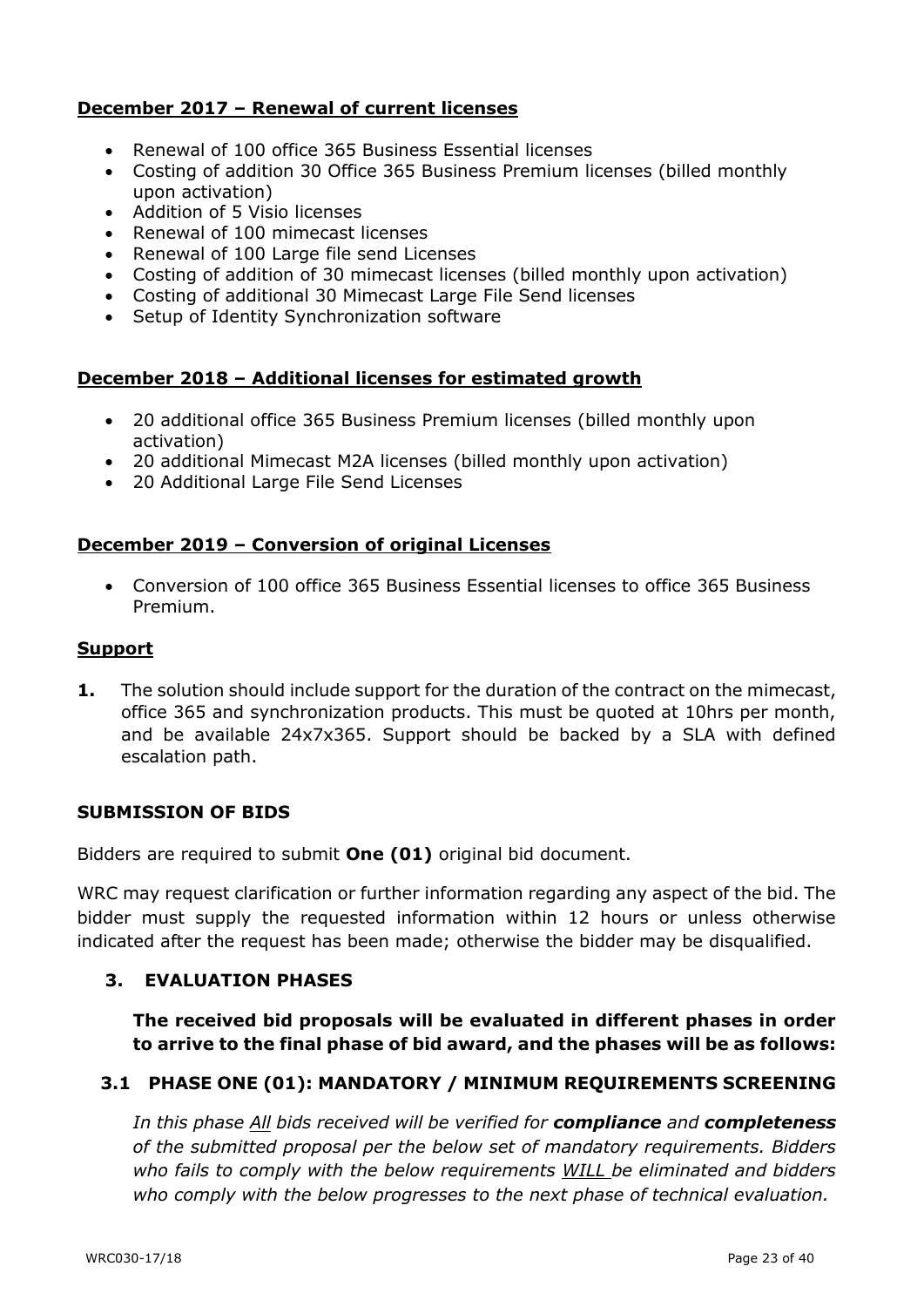- Bid forms must be properly received on the bid closing date and time specified on the invitation, fully completed, dated and signed in ink.
- Bid forms must be properly fully completed, dated, signed in ink and initial every page of the bid.
- Submission of the bid document must be binded and is without tearing any pages off.
- Invitation to Bid (SBD 1) must be fully completed,
- Submission of a Valid Tax Clearance Certificate (SBD 2) Bidders whom their Tax matters are not in order and no proper arrangements have been made with SARS to meet their tax obligations will not be considered for this bid. *7 days from the bid closing date is afforded to any bidder who already made necessary arrangements with SARS (attached proof as obtained from SARS Branch) of when the necessary arrangements have been made to meet your Tax obligation and be issued with Tax certificate. Failure to submit a valid and original Tax Clearance within 7 days after the bid closing date, your submitted bid proposal will be considered non-responsive and shall be invalidated or disqualified and not considered for further evaluation.*
- Submission of fully completed Pricing Schedule (Purchases Goods SBD 3.1). In case of purchases of goods other than services, bidders should complete and sign SBD 3.1 of the Firm price only. In case of professional services, bidders should complete and Submission of fully completed SBD 4 (Declaration of Interest),
- Submission of fully completed SBD 6.1 (Preference Claim Certificate), accompanied by the original or certified B-BBEE Status Level Verification Certificate as issued by SANAS accredited service providers, Accredited Registers Auditors – IRBA and Procurement Regulation 2011 compliant letter issued by the Accounting Officer. Any copies submitted in this case should be certified.
- Submission of fully completed Contract Form (Purchases Goods/Works SBD 7.1), In case of purchases of goods other than services, bidders should complete and sign SBD 7.1 of the Firm price only. In case of rendering of services, bidders should complete and Submission of fully completed SBD8 (Declaration of Bidders Past SCM Practice),
- Submission of fully completed SBD9 (Certificate of Independent Bid Determination),
- Business Registration Certificate e.g. CK 1, certificate of incorporation
- Familiarise yourself and Initial every page of the General Condition of Contract

### **NB: Any bidders who did not sign and submit any of the requested documents may be disqualified.**

### **PHASE TWO (2): EVALUATION OF BID RESPONSES USING THE FUNCTIONAL REQUIREMENTS:**

### **TECHNICAL FUNCTIONAL CRITERIA:**

Note: Functionality scoring will be on a sliding scale as per the below table:

| SCORE | DESCRIPTION |
|-------|-------------|
|       | Poor        |
|       | Average     |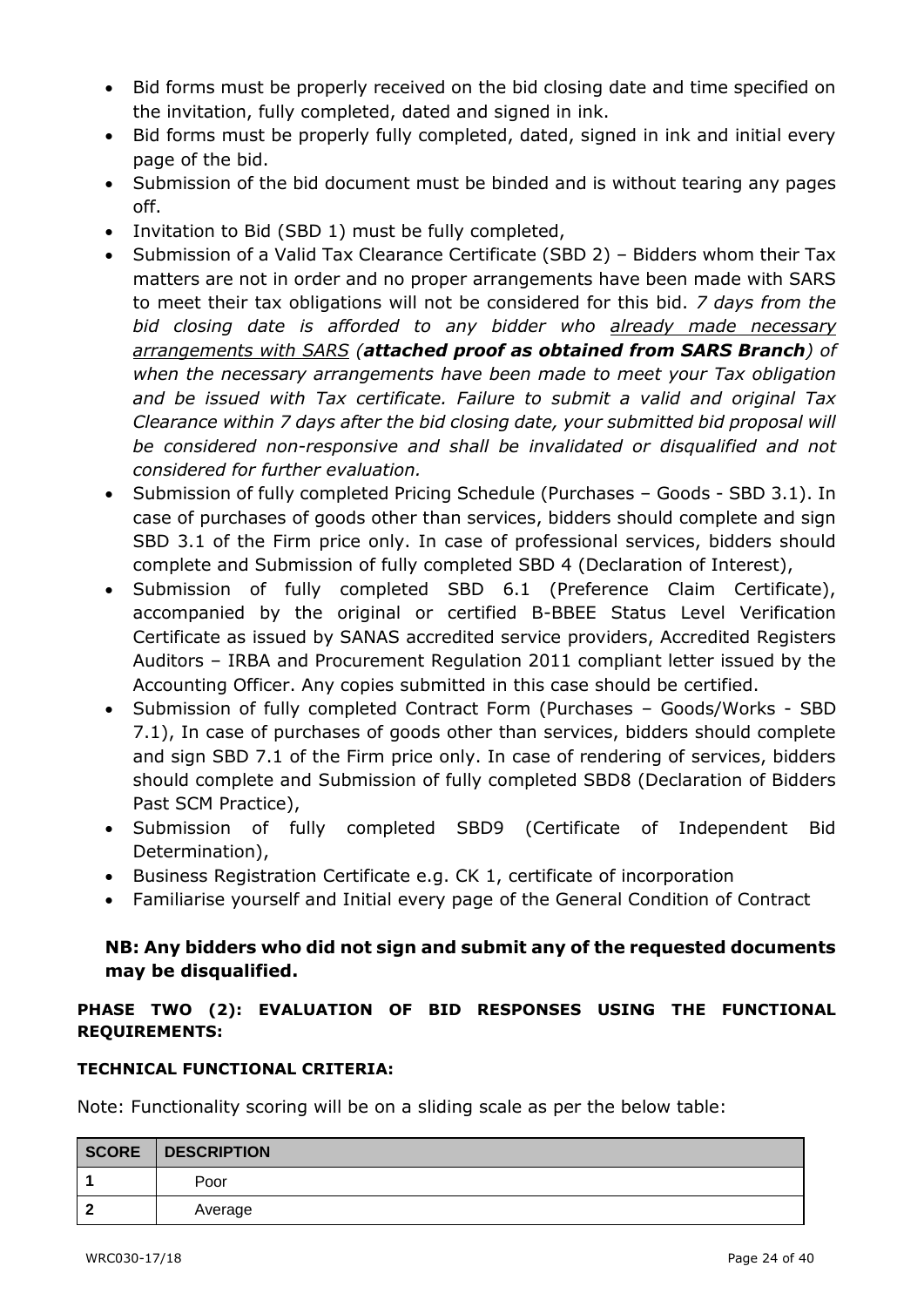| w | Good      |
|---|-----------|
|   | Very Good |
| 5 | Excellent |

### **TECHNICAL CRITERIA**

| <b>No</b>      | <b>Element</b>                                               | <b>WEIGHTING</b> |
|----------------|--------------------------------------------------------------|------------------|
| 1.             | Capacity to Deliver on the assignment                        | 40               |
|                | (Attach CV's of the resources & Organizational<br>structure) |                  |
| 2              | <b>Company Relevant Experience &amp; Track Record</b>        | 20               |
|                | (Company Profile)                                            |                  |
| 3              | <b>Project and support plan</b>                              | 20               |
|                | (Attach copy of support agreement).                          |                  |
| $\overline{4}$ | <b>Contactable References- not a list of references</b>      | 20               |
|                | (Minimum 3 reference letters; ideal 5 reference<br>letters)  |                  |
|                | <b>TOTAL TECHNICAL REQUIREMENTS SCORE</b>                    | 100              |

**NB:** Service providers are expected to meet a minimum threshold of **80%** on above technical requirements

### **Technical Requirements**

1.1 Non-Mandatory

| The bidder Must have Relevant and Traceable   Accept | <b>Do</b><br>not |
|------------------------------------------------------|------------------|
| experience in Cloud Hosting.                         | accept           |
| (Attach relevant Company Profile indicating          |                  |
| the experience)                                      |                  |
| <b>Substantiate</b>                                  |                  |

1.2 Non-Mandatory

| The Bidder must have enough capacity and Accept | not<br>Do |
|-------------------------------------------------|-----------|
| indicate the personnel to be assigned to this   | accept    |
| portfolio (Attach C.V's).                       |           |
| <b>Substantiate</b>                             |           |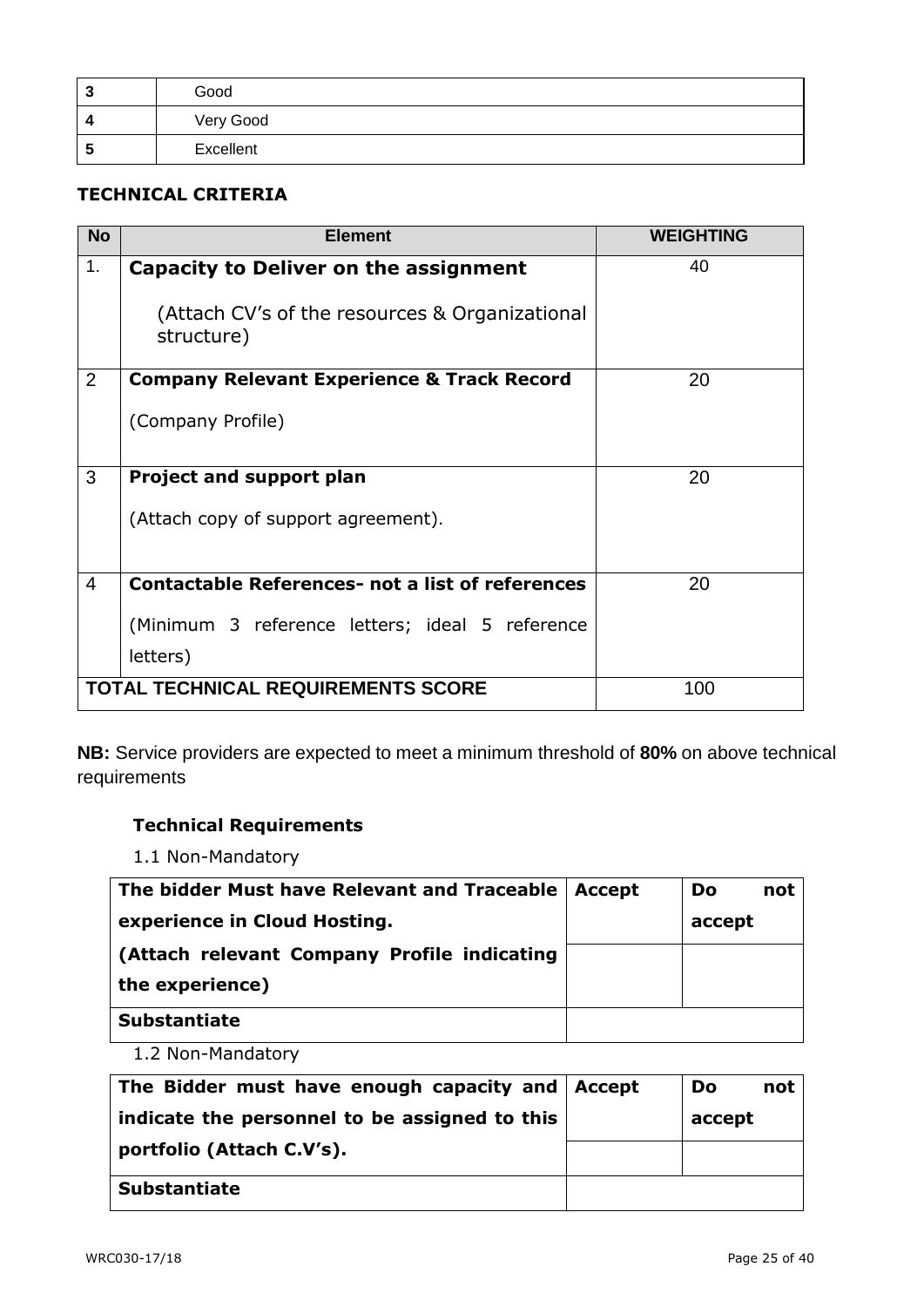### 1.3 Non-Mandatory

| The bidder must Submit relevant & traceable   Accept | <b>Do</b><br>not |
|------------------------------------------------------|------------------|
| references (full details of the referee and the      | accept           |
| description of the work done and attach              |                  |
| reference letters).                                  |                  |
| <b>Substantiate</b>                                  |                  |

### 1.4 Non-Mandatory

| The bidder must have Must have the ability<br>to conceptualise and implement | <b>Accept</b> | Do<br>not<br>accept |
|------------------------------------------------------------------------------|---------------|---------------------|
|                                                                              |               |                     |
| <b>Substantiate</b>                                                          |               |                     |

### 1.5 Non-Mandatory

| Implementation plan $-$ details based how<br>to implement the service and the<br>timelines. | <b>Accept</b> | Do<br>not<br>accept |
|---------------------------------------------------------------------------------------------|---------------|---------------------|
| <b>Substantiate</b>                                                                         |               |                     |

### **PHASE THREE (3):**

### **4. EVALUATION CRITERIA AND WEIGHTING:**

The RFB stipulated that the responses to be evaluated using the 80/20 preference points system in accordance with the PPPFA guidelines. Based on this system the points will be allocated as follows:

| <b>Criteria</b>         | <b>Points</b> |
|-------------------------|---------------|
| Price                   | 80            |
| Participation Goals/BEE | 20            |
| <b>Total</b>            | 100           |

### **EVALUATION FORMULA**

The following formula will be applied to calculate the scores:

### **Price Formula**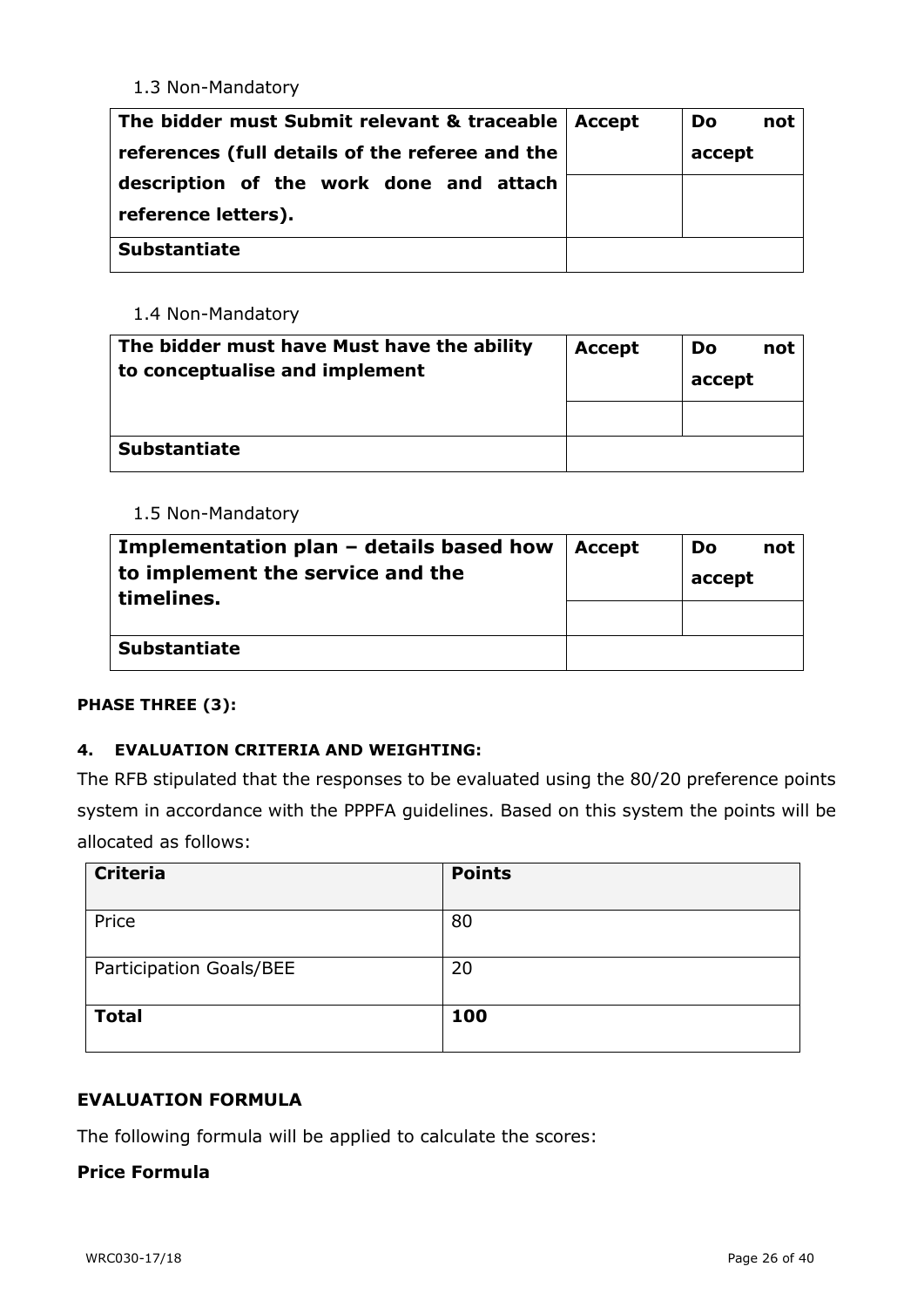The following PPPFA formula was used to evaluate the price proposals submitted by bidders, this formula was used because price was the only criterion that was scored i.e. the whole 80 points were allocated to price as per par. 10.1 of this submission.

 $PS = 80 (1 - Pt - Pmin)$ 

Pmin

Ps = Points scored for price of the bid under consideration.

Pt = Rand value of bid under consideration.

Pmin = Rand value of lowest acceptable bid

### **5. FINAL AWARD**

Bidder who obtains highest total points on PRICE and B-BBEE claimed points shall be awarded the contract. WRC reserves the right to appoint one or more service providers for this project.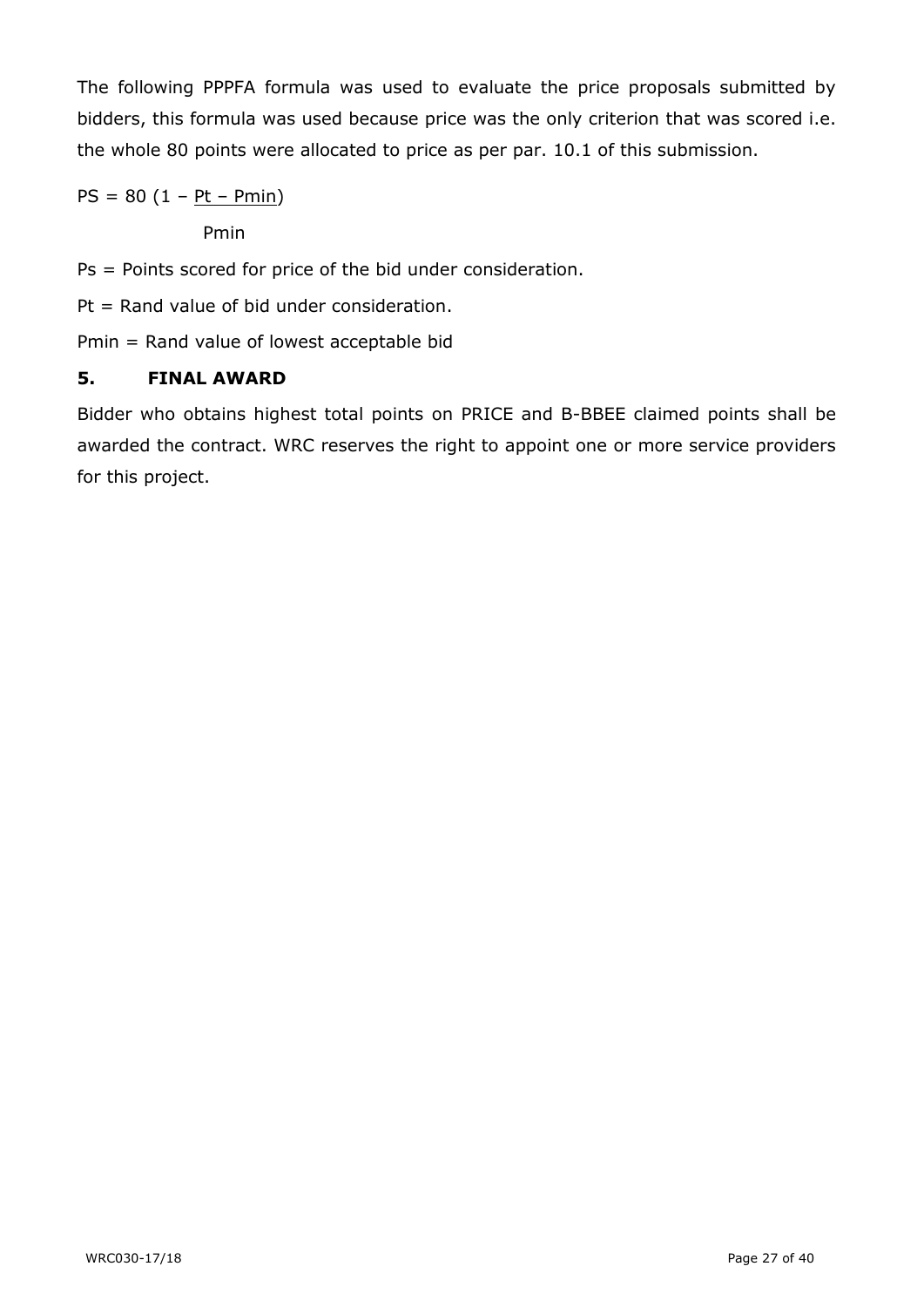### SBD3.1 Pricing Schedule – Firm Prices

#### **This annexure should be completed and signed by the Bidder's authorised personnel as indicated below:**

- 1 Please indicate your total bid price here: R…………………………… **(Not Applicable)**
- 2 **Important: It is mandatory to indicate your total bid price as requested above. This price must be the same as the total bid price you submit in your pricing schedule. Should the total bid prices differ, the one indicated above shall be considered the correct price.**
- 3 **NOTE: All prices must be VAT inclusive and must be quoted in South African Rand (ZAR).**
- 4 Are the rates quoted firm for the full period of the contract?
- YES NO
- 5 **Mandatory**: If not firm for the full period, provide details of the basis on which adjustments shall be applied e.g. CPI, and also details of the cost breakdown.

| Basis of adjustment: |  |
|----------------------|--|
| Cost Breakdown:      |  |
|                      |  |
|                      |  |
|                      |  |
|                      |  |
|                      |  |

#### 6

| The cost of installation, delivery, site preparation etc. must be $\vert$ Comply<br>included in this proposal. | Not comply | Not<br>Applicable |
|----------------------------------------------------------------------------------------------------------------|------------|-------------------|
|                                                                                                                |            |                   |
| Substantiate / Comments                                                                                        |            |                   |

7

| Yearly increases in the maintenance cost must be clearly indicated. | Comply | Not comply | Not<br>Applicable |
|---------------------------------------------------------------------|--------|------------|-------------------|
|                                                                     |        |            |                   |
| Substantiate / Comments                                             |        |            |                   |

8

| Yearly price increases on maintenance and licence fees must not<br>exceed the CPI, with the anniversary date of the contract as | Comply | Not comply | Not<br>Applicable |
|---------------------------------------------------------------------------------------------------------------------------------|--------|------------|-------------------|
| baseline.                                                                                                                       |        |            |                   |
| Substantiate / Comments                                                                                                         |        |            |                   |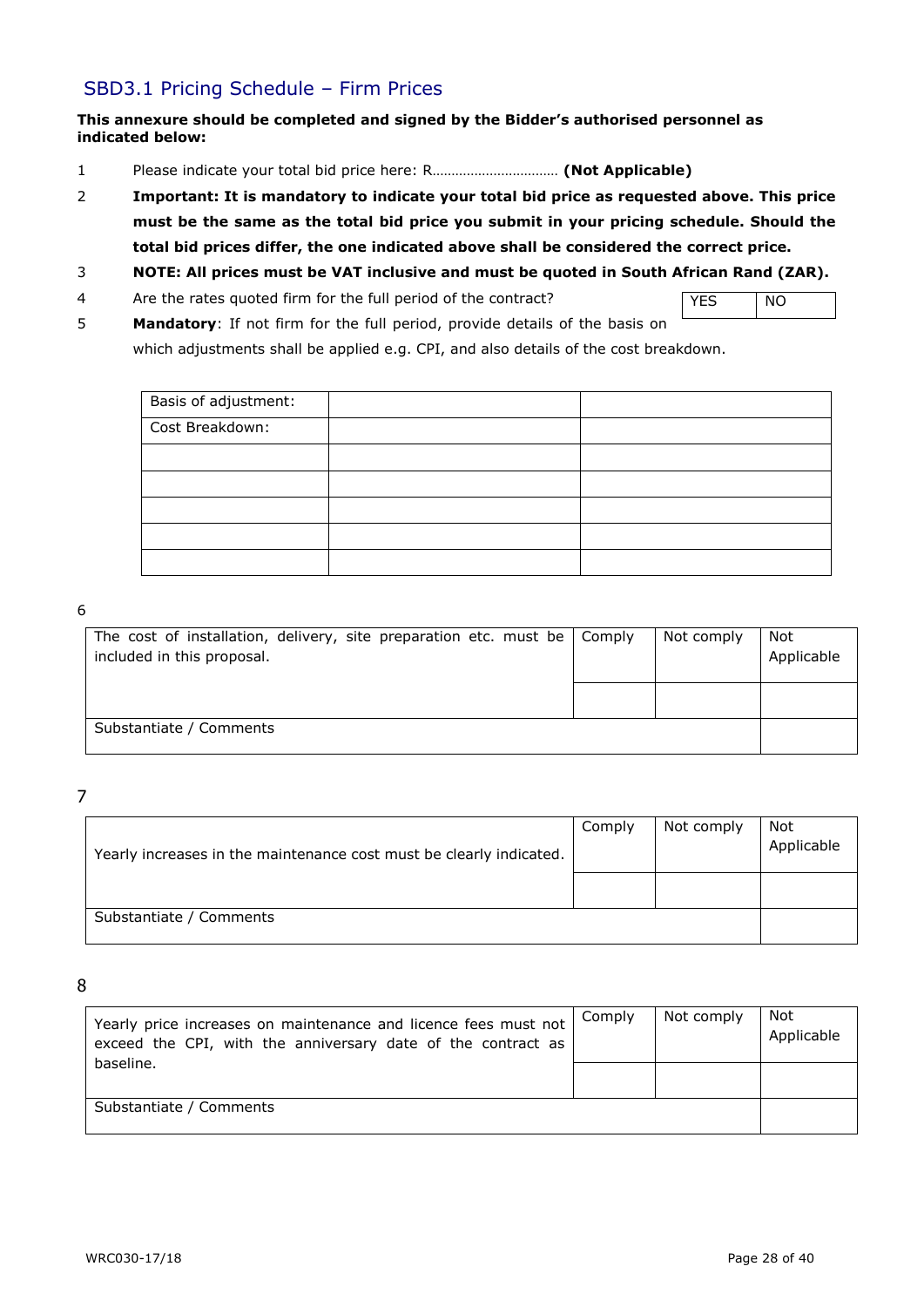| No price adjustments that are 100% linked to exchange rate<br>variations shall be allowed. | Comply | Not comply | Not<br>Applicable |
|--------------------------------------------------------------------------------------------|--------|------------|-------------------|
|                                                                                            |        |            |                   |
| Substantiate / Comments                                                                    |        |            |                   |

#### 10

| The bidder must indicate clearly which portion of the service price<br>as well as the monthly costs is linked to the exchange rate. | Comply | Not comply | Not<br>Applicable |
|-------------------------------------------------------------------------------------------------------------------------------------|--------|------------|-------------------|
|                                                                                                                                     |        |            |                   |
| Substantiate / Comments                                                                                                             |        |            |                   |

 $11$ 

|                                                 |        |            | Not<br>Applicable |
|-------------------------------------------------|--------|------------|-------------------|
| All additional costs must be clearly specified. | Comply | Not comply |                   |
|                                                 |        |            |                   |
| Substantiate / Comments                         |        |            |                   |

 $12$ 

| The following increases can be requested from the WRC but would<br>be subject to the necessary approvals: | Comply | Not comply | Not<br>Applicable |
|-----------------------------------------------------------------------------------------------------------|--------|------------|-------------------|
| Statutory wage increases announced in the Government Gazette.                                             |        |            |                   |
| Annual tariff increase (percentage per year)                                                              |        |            |                   |
| Substantiate / Comments                                                                                   |        |            |                   |

## **COSTING MODEL:**

| <b>ITEM/SERVICE</b> | <b>UNIT PRICE</b> | <b>TOTAL</b> |
|---------------------|-------------------|--------------|
| <b>DESCRIPTION</b>  |                   |              |
|                     |                   |              |
|                     |                   |              |
|                     |                   |              |
|                     |                   |              |
|                     |                   |              |
|                     |                   |              |
|                     |                   |              |
| <b>TOTAL</b>        |                   |              |
| <b>VAT</b>          |                   |              |
| <b>TOTAL INCL</b>   |                   |              |

9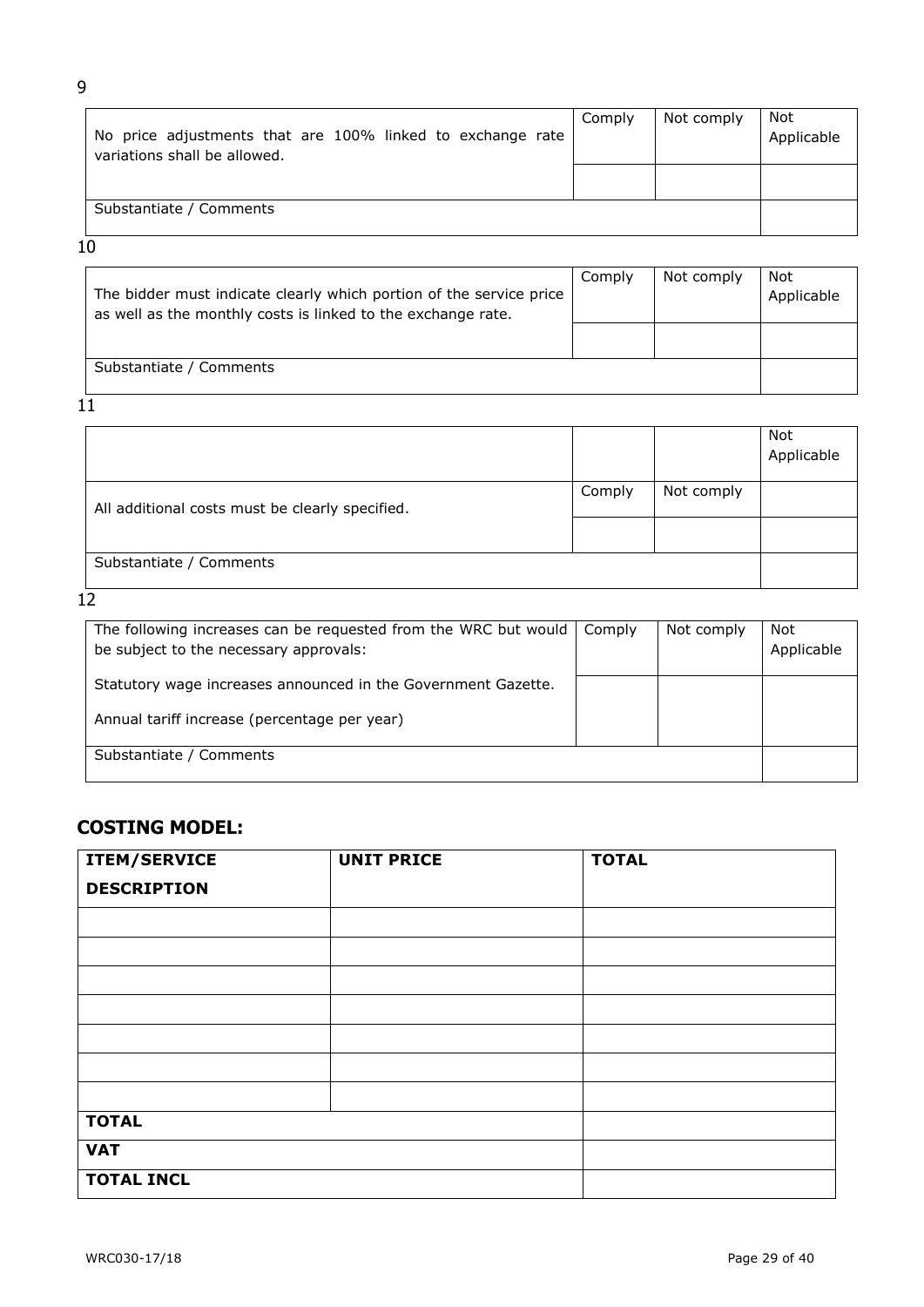#### **Price Declaration Form**

Dear Sir,

Having read through and examined the Tender Document, Tender no*.* **WRC030-17/18**, the General Conditions, The Requirement and all other Annexes to the Tender Document, we offer to render **Cloud Hosting Services** as the RFP, for the total tendered contract sum of:

| R               | (NOT APPLICABLE) |                 |  |
|-----------------|------------------|-----------------|--|
| (including VAT) |                  |                 |  |
| In Words: R     | (NOT             |                 |  |
| APPLICABLE)     |                  | (including VAT) |  |

We confirm that this price covers all activities associated with the rendering of **Cloud Hosting.**

We undertake to hold this offer open for acceptance for a period of 90 days from the date of submission of offers. We further undertake that upon final acceptance of our offer, we will commence with delivery when required to do so by the Client.

Moreover, we agree that until formal Contract Documents have been prepared and executed, this Form of Tender, together with a written acceptance from the Client shall constitute a binding agreement between us, governed by the terms and conditions set out in this Request for Proposals.

We understand that you are not bound to accept the lowest or any offer and that we must bear all costs which we have incurred in connection with preparing and submitting this tender.

We hereby undertake for the period during which this tender remains open for acceptance not to divulge to any persons, other than the persons to which the tender is submitted, any information relating to the submission of this tender or the details therein except where such is necessary for the submission of this tender.

| <b>SIGNED</b>                      |                | <b>DATE</b> |  |
|------------------------------------|----------------|-------------|--|
| (Print name of signatory)          |                |             |  |
| <b>Designation</b>                 |                |             |  |
| FOR AND ON BEHALF OF: COMPANY NAME |                |             |  |
|                                    | <b>Tel No</b>  |             |  |
|                                    | <b>Fax No</b>  |             |  |
|                                    | <b>Cell No</b> |             |  |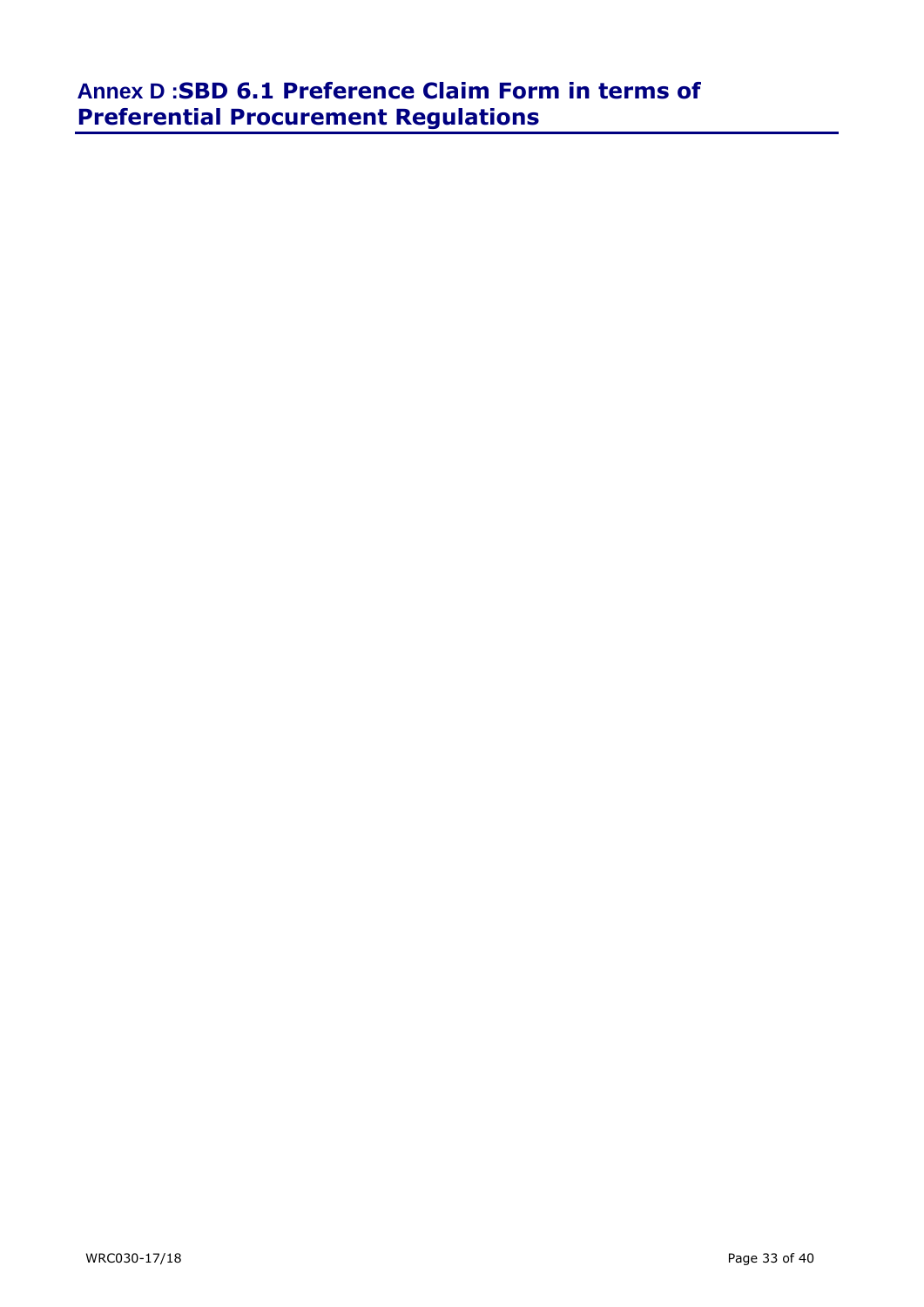# **Annex E : SBD 8 Declaration of Bidder's Past Supply Chain Practices**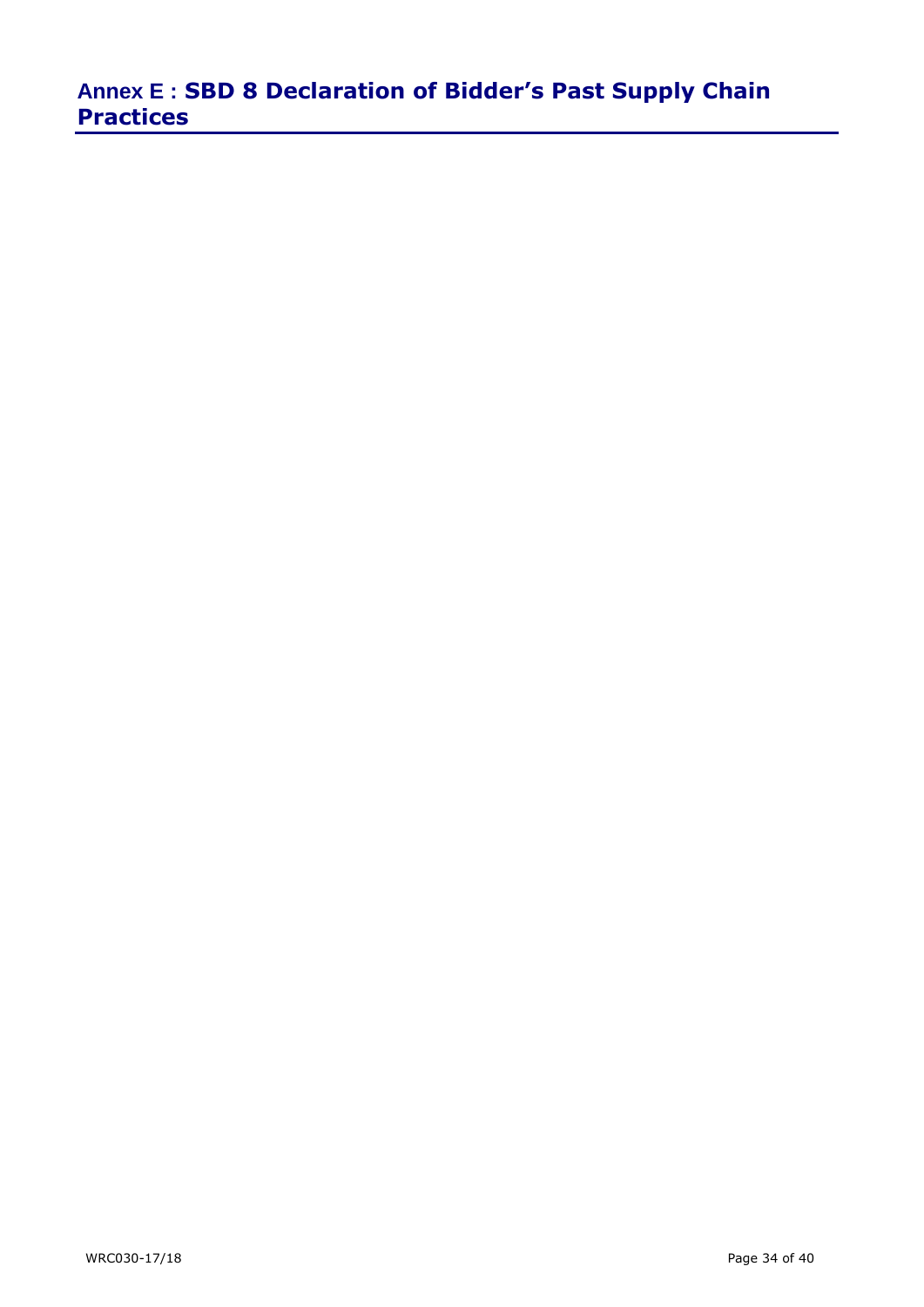**Annex F :SBD 9 – Certificate of Independent Bid Determination**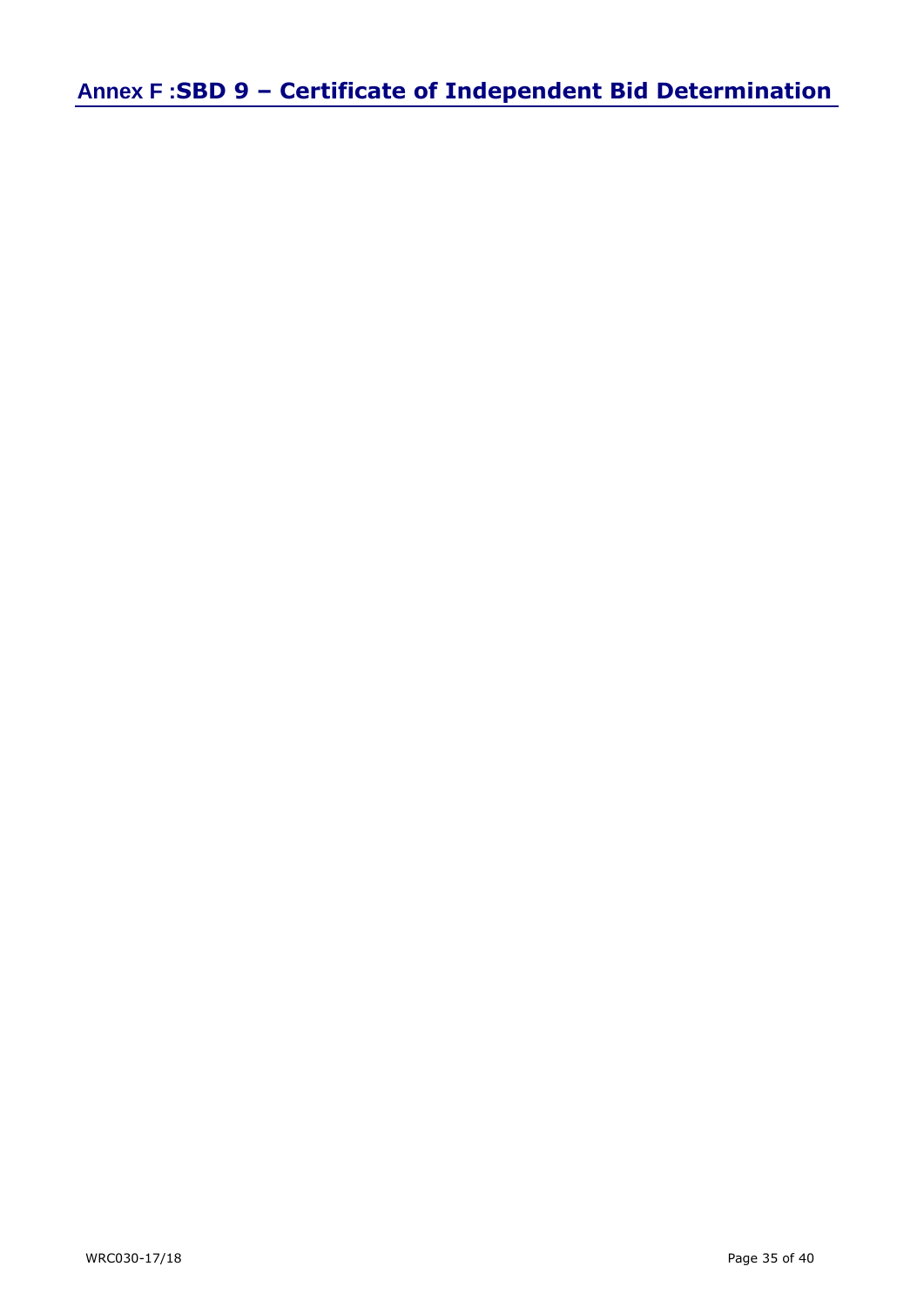# **Annex G : Certified Copies of your CIPC Company Registration Documents**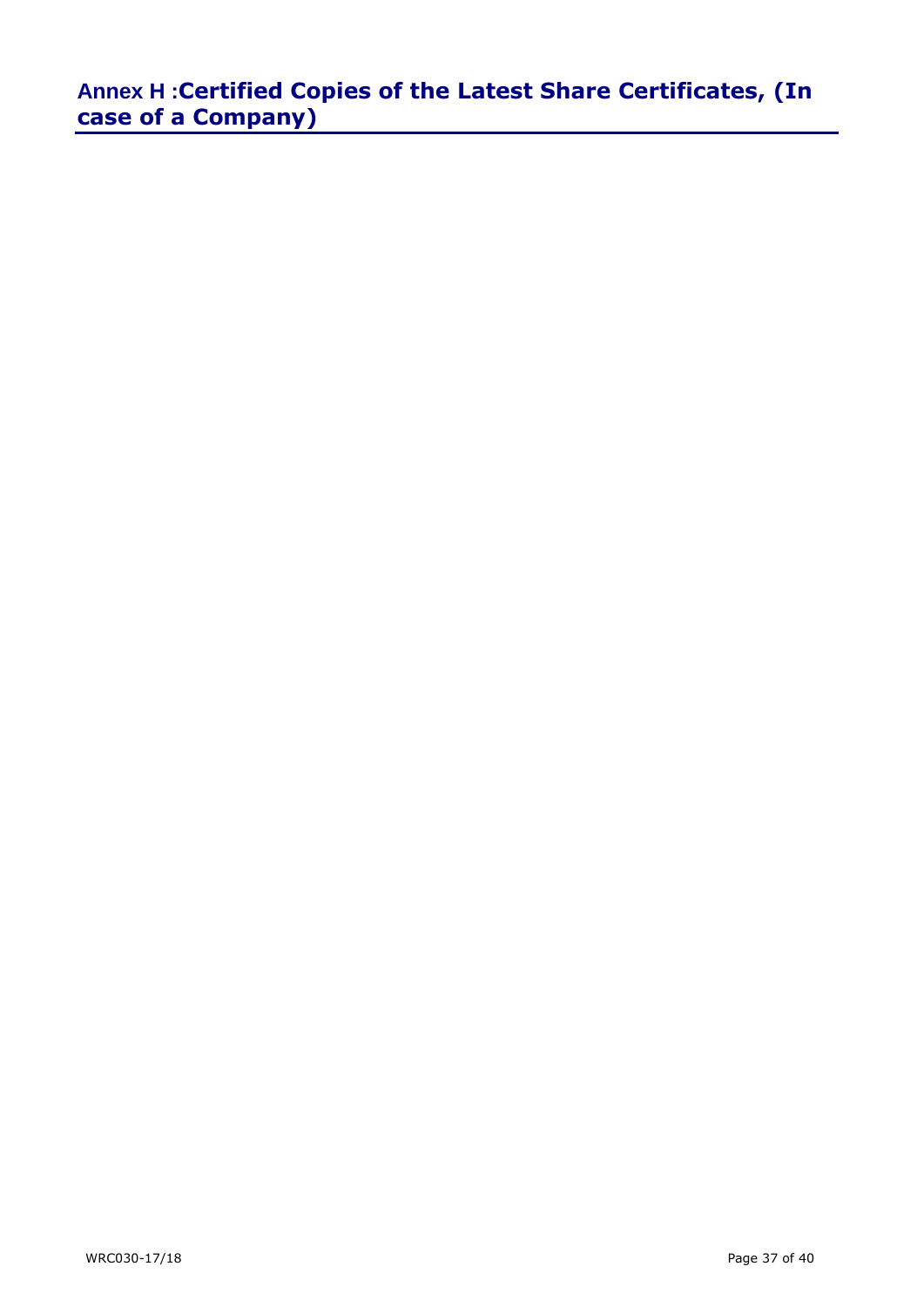# **Annex I :Record of Addenda**

I / We confirm that the following communications amending the tender documents that I / we received from the employer or his representative before the closing date for submission of this tender offer have been taken into account in this tender offer.

| <b>ADDENDUM</b><br>No | <b>DATE</b><br><b>RECEIVED</b> | <b>TITLE OR DETAILS</b> |
|-----------------------|--------------------------------|-------------------------|
|                       |                                |                         |
|                       |                                |                         |
|                       |                                |                         |
|                       |                                |                         |
|                       |                                |                         |
|                       |                                |                         |
|                       |                                |                         |
|                       |                                |                         |
|                       |                                |                         |
|                       |                                |                         |
|                       |                                |                         |

SIGNATURE: ………………………………………………….. DATE: ………………….. (of person authorized to sign on behalf of the Tenderer)